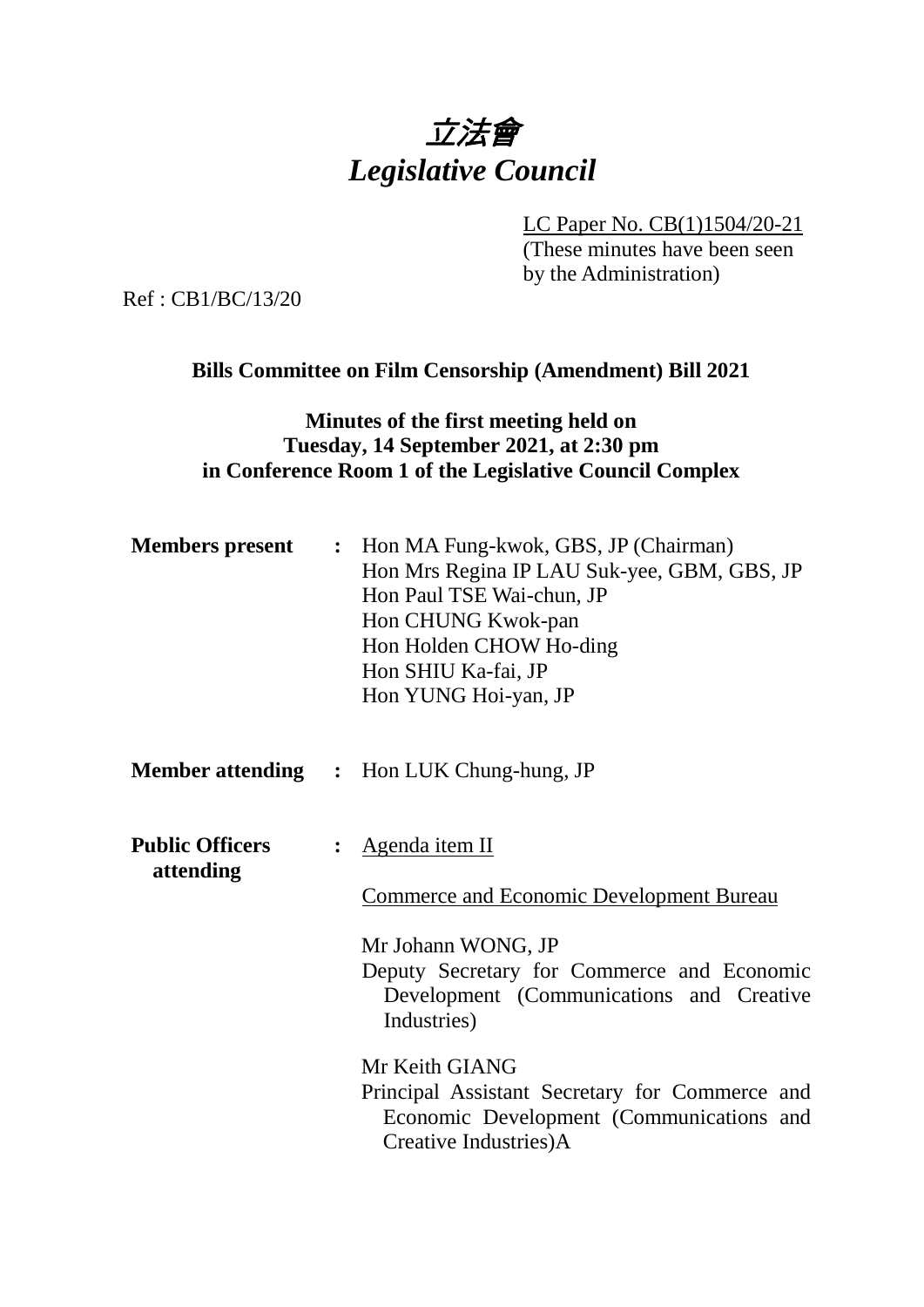|                                            |                | Miss Candace LO<br>Assistant Secretary for Commerce and Economic<br>Development (Communications and Creative<br>Industries)A2 |
|--------------------------------------------|----------------|-------------------------------------------------------------------------------------------------------------------------------|
|                                            |                | Office for Film, Newspaper and Article<br>Administration                                                                      |
|                                            |                | Mr Tony LI, JP<br>Deputy Director of Film and Newspaper and Article<br>Administration                                         |
|                                            |                | Mr Derek LEE<br>Assistant Director (Film, Newspaper and Article<br>Administration)                                            |
|                                            |                | Department of Justice                                                                                                         |
|                                            |                | Mr Salvador TSANG<br>Senior Government Counsel (Acting)                                                                       |
|                                            |                | Miss Carol LAM<br><b>Government Counsel</b>                                                                                   |
| <b>Clerk in attendance : Mr Daniel SIN</b> |                | Chief Council Secretary (1)6                                                                                                  |
| <b>Staff in attendance</b>                 | $\ddot{\cdot}$ | Mr Mark LAM<br><b>Assistant Legal Adviser 7</b>                                                                               |
|                                            |                | Ms Mandy LI<br>Senior Council Secretary (1)6                                                                                  |
|                                            |                | Ms Ada LAU<br>Senior Council Secretary (1)7                                                                                   |
|                                            |                | Miss Judy YEE<br>Council Secretary (1)6                                                                                       |
|                                            |                | Miss Yolanda CHEUK<br>Legislative Assistant (1)6                                                                              |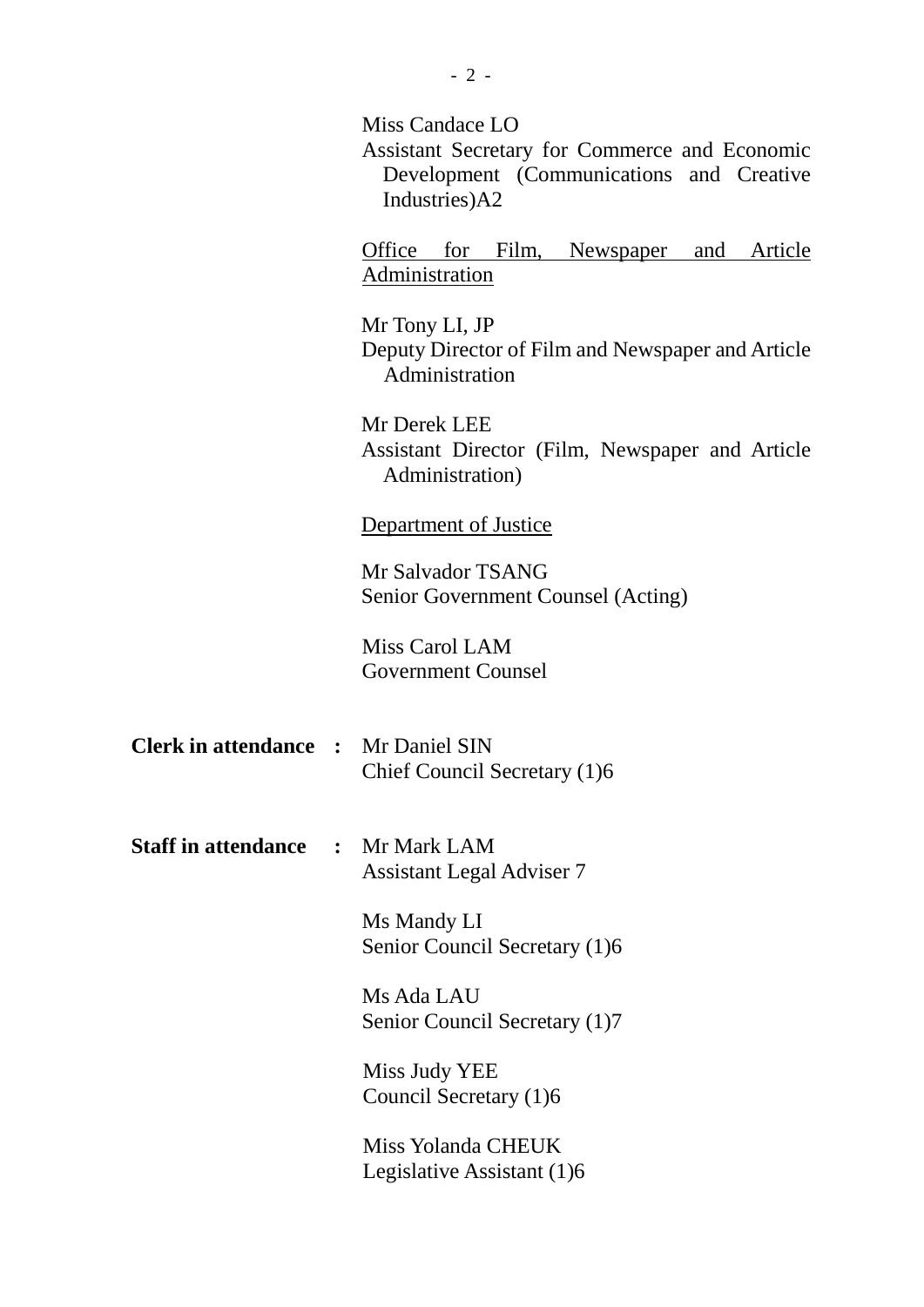## Ms Yvonna HO Clerical Assistant (1)6

#### Action

## **I. Election of Chairman**

Election of Chairman

Mrs Regina IP, the member who had the highest precedence in the Council among members of the Bills Committee on Film Censorship (Amendment) Bill 2021 ("the Bill") present at the meeting, presided over the election of Chairman of the Bills Committee. She invited nominations for the chairmanship of the Bills Committee.

2. Ms YUNG Hoi-yan nominated Mr MA Fung-kwok and the nomination was seconded by Mr CHUNG Kwok-pan. Mr MA accepted the nomination.

3. Mrs Regina IP invited other nominations for the chairmanship. As there were no other nominations, Mrs IP declared that Mr MA Fung-kwok was elected the Chairman of the Bills Committee. Mr MA then took over the chair.

### Election of Deputy Chairman

4. Members agreed that there was no need to elect a Deputy Chairman.

### **II. Meeting with the Administration**

| (LC Paper No. CB(3)921/20-21                                       | -- The Bill                                                                                                           |
|--------------------------------------------------------------------|-----------------------------------------------------------------------------------------------------------------------|
| File Ref: CCIB/A $230-5/1(C)$                                      | -- Legislative Council Brief                                                                                          |
| LC Paper No. LS115/20-21                                           | Division<br>Service<br>-- Legal<br>Report                                                                             |
| LC Paper No. $CB(1)1315/20-21(01)$<br>(Restricted to members only) | -- Marked-up copy of the Film<br>Censorship (Amendment)<br>Bill 2021 prepared by the<br><b>Legal Service Division</b> |
| LC Paper No. CB(1)1315/20-21(02)                                   | -- Background brief prepared by<br>Legislative Council<br>the<br>Secretariat                                          |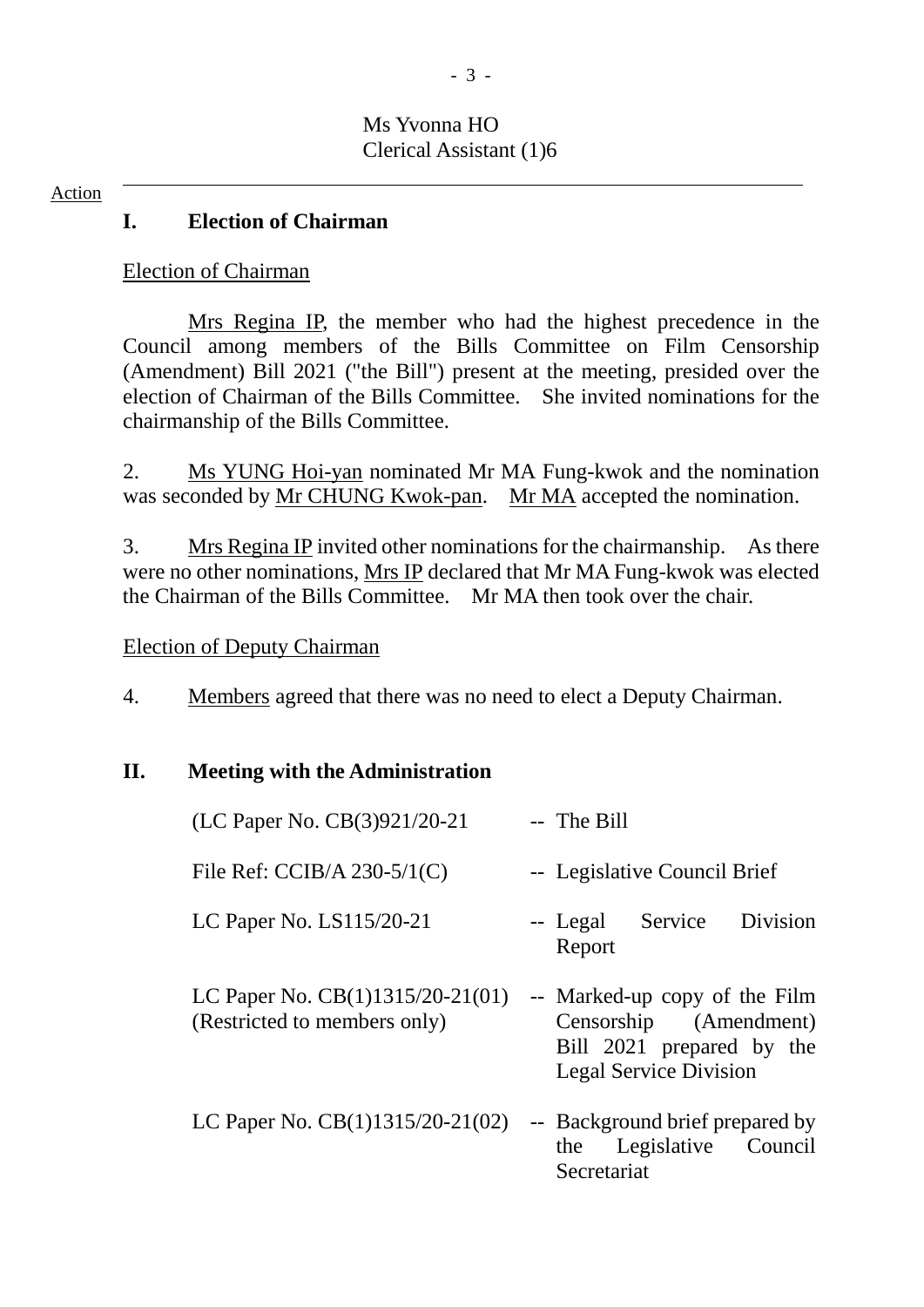| LC Paper No. $CB(1)1315/20-21(03)$ | -- Letter dated 8 September<br>2021 from the Legal Service<br>Division<br>the<br>to<br>Administration  |
|------------------------------------|--------------------------------------------------------------------------------------------------------|
| LC Paper No. $CB(1)1331/20-21(01)$ | Administration's reply dated<br>14 September 2021 to the<br>letter from the Assistant Legal<br>Adviser |

5. Members noted the letter submitted by the Hong Kong Motion Picture Industry Association Limited. The Bills Committee deliberated (index of proceedings in the **Appendix**).

[*Post-meeting note*: A soft copy of the letter (Chinese version only) was circulated to members vide LC Paper No. CB(1)1334/20-21(01) on 14 September 2021.]

6. At 4:32 pm, the Chairman extended the meeting for five minutes and members present agreed.

Invitation for views

7. The Bills Committee agreed that a public hearing session would not be held, but written submissions on the Bill would be invited from the public and relevant organizations.

[*Post-meeting note*: invitations were issued on 15 September 2021 for written submissions on the Bill. By 24 September 2021, one written submission was received.]

Date of next meeting

8. The Chairman said that a meeting had been scheduled for 4:30pm, 20 September 2021 to follow up on the written submissions (if necessary) and commence clause-by-clause examination of the Bill.

# **III. Any other business**

9. There being no other business, the meeting ended at 4:37 pm.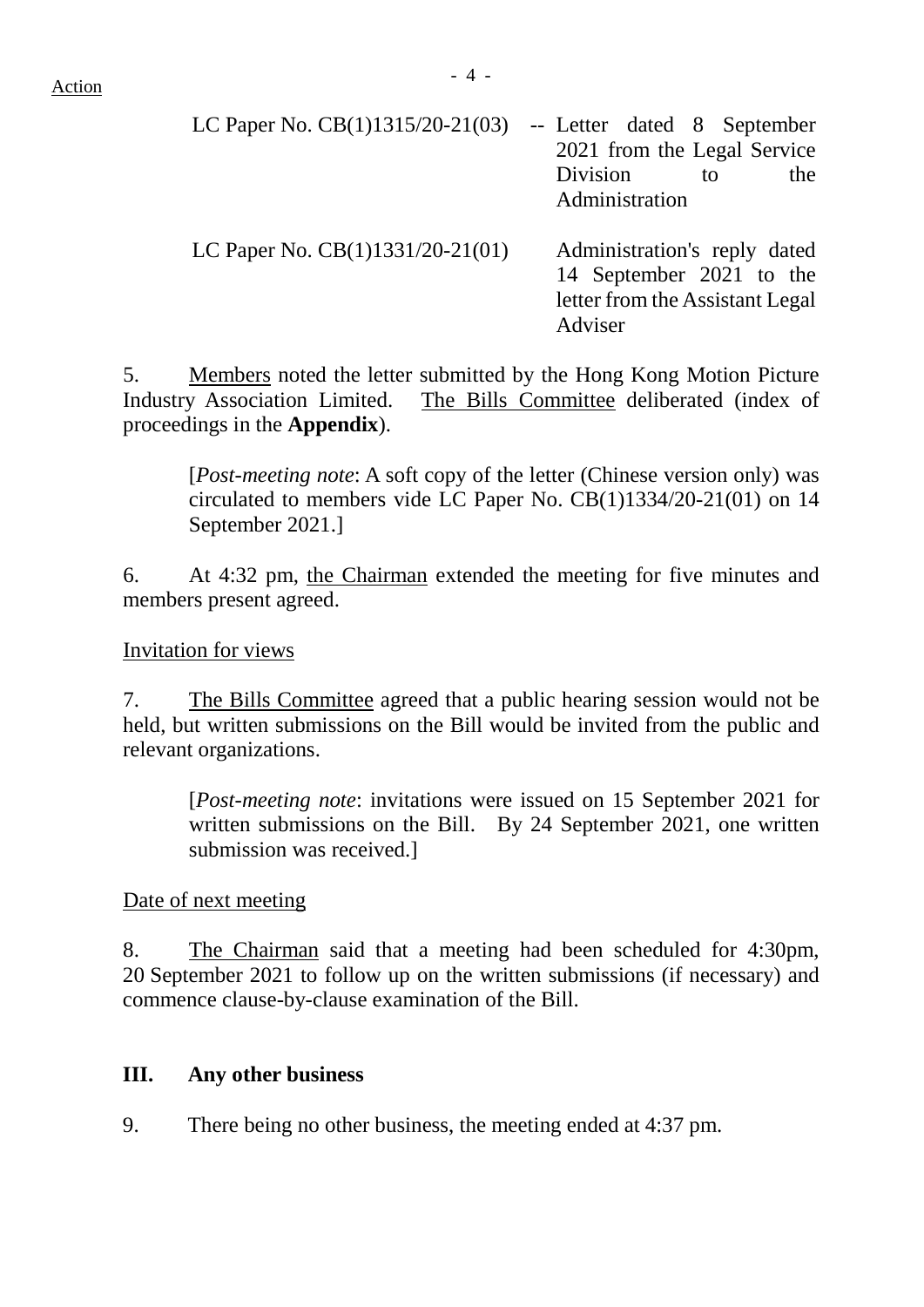Council Business Division 1 Legislative Council Secretariat 16 December 2021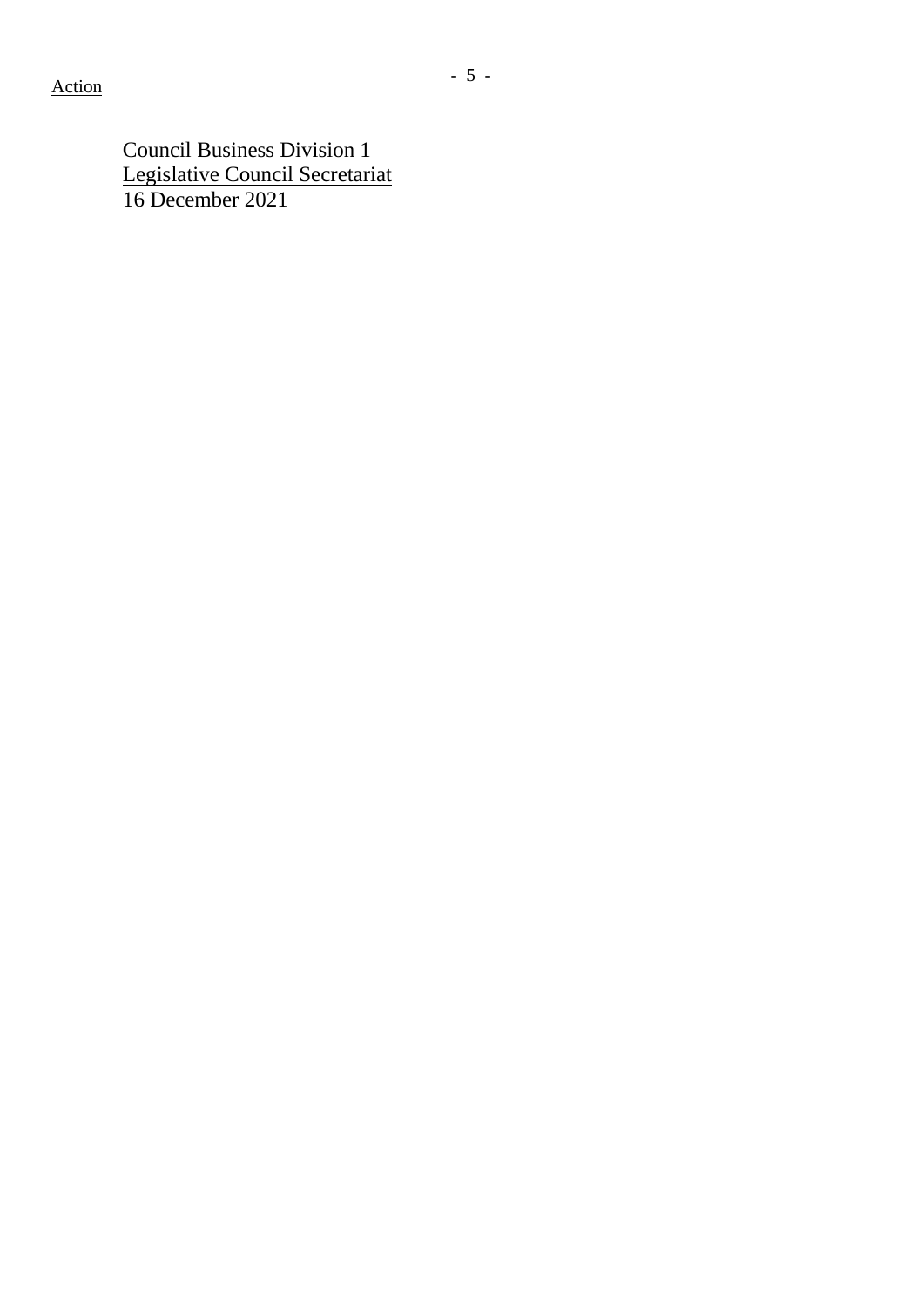### **Appendix**

#### **Bills Committee on Film Censorship (Amendment) Bill 2021**

#### **Proceedings of the first meeting held on Tuesday, 14 September 2021, at 2:30 pm in Conference Room 1 of the Legislative Council Complex**

| <b>Time</b><br>marker | <b>Speaker</b>                                                                           | Subject(s)                                                                                                                                                                                                                                                                                                                                                                                                                                                                                                                                                                                                                                                                                                                                                                                           | <b>Action</b><br>required |
|-----------------------|------------------------------------------------------------------------------------------|------------------------------------------------------------------------------------------------------------------------------------------------------------------------------------------------------------------------------------------------------------------------------------------------------------------------------------------------------------------------------------------------------------------------------------------------------------------------------------------------------------------------------------------------------------------------------------------------------------------------------------------------------------------------------------------------------------------------------------------------------------------------------------------------------|---------------------------|
|                       | <b>Agenda item I — Election of Chairman</b>                                              |                                                                                                                                                                                                                                                                                                                                                                                                                                                                                                                                                                                                                                                                                                                                                                                                      |                           |
| $000346 -$<br>000529  | Mrs Regina IP LAU Suk-<br>yee<br>Ms YUNG Hoi-yan<br>Mr CHUNG Kwok-pan<br>Mr MA Fung-kwok | Election of Chairman.<br>Mr MA Fung-kwok was<br>elected the Chairman of the Bills Committee.                                                                                                                                                                                                                                                                                                                                                                                                                                                                                                                                                                                                                                                                                                         |                           |
|                       | Agenda item II - Meeting with the Administration                                         |                                                                                                                                                                                                                                                                                                                                                                                                                                                                                                                                                                                                                                                                                                                                                                                                      |                           |
| $000530 -$<br>000610  | Chairman                                                                                 | The Chairman brought to the<br>Opening remarks.<br>attention of members of a written submission by the<br>Hong Kong Motion Picture Industry Association<br>Limited ("HKMPIAL").                                                                                                                                                                                                                                                                                                                                                                                                                                                                                                                                                                                                                      |                           |
| $000610 -$<br>001220  | Chairman<br>Administration                                                               | Briefing by the Administration on the Film<br>Censorship (Amendment) Bill 2021 ("the Bill").                                                                                                                                                                                                                                                                                                                                                                                                                                                                                                                                                                                                                                                                                                         |                           |
| $001221 -$<br>001610  | Chairman                                                                                 | The Chairman explained the role and the focus of<br>the Bills Committee in scrutinizing the Bill.                                                                                                                                                                                                                                                                                                                                                                                                                                                                                                                                                                                                                                                                                                    |                           |
| $001611 -$<br>002105  | Chairman<br>Mr LUK Chung-hung<br>Administration                                          | Mr LUK Chung-hung supported the Bill and<br>enquired about whether films (including short films)<br>broadcast on online platforms (local and overseas)<br>through live-streaming would be subject to the<br>regulatory requirements proposed in the Bill.<br>The Administration responded that:<br>(a) the Film Censorship Ordinance (Cap. 392) set<br>out a film censorship regulatory framework for<br>films intended for exhibition in Hong Kong and<br>the Bill aimed at enhancing the framework<br>following the enactment of the Law of the<br>People's Republic of China on Safeguarding<br>National Security in the Hong Kong Special<br>Administrative Region ("NSL");<br>(b) neither Cap. 392 nor the Bill regulated films<br>accessible on the Internet or social media<br>platforms; and |                           |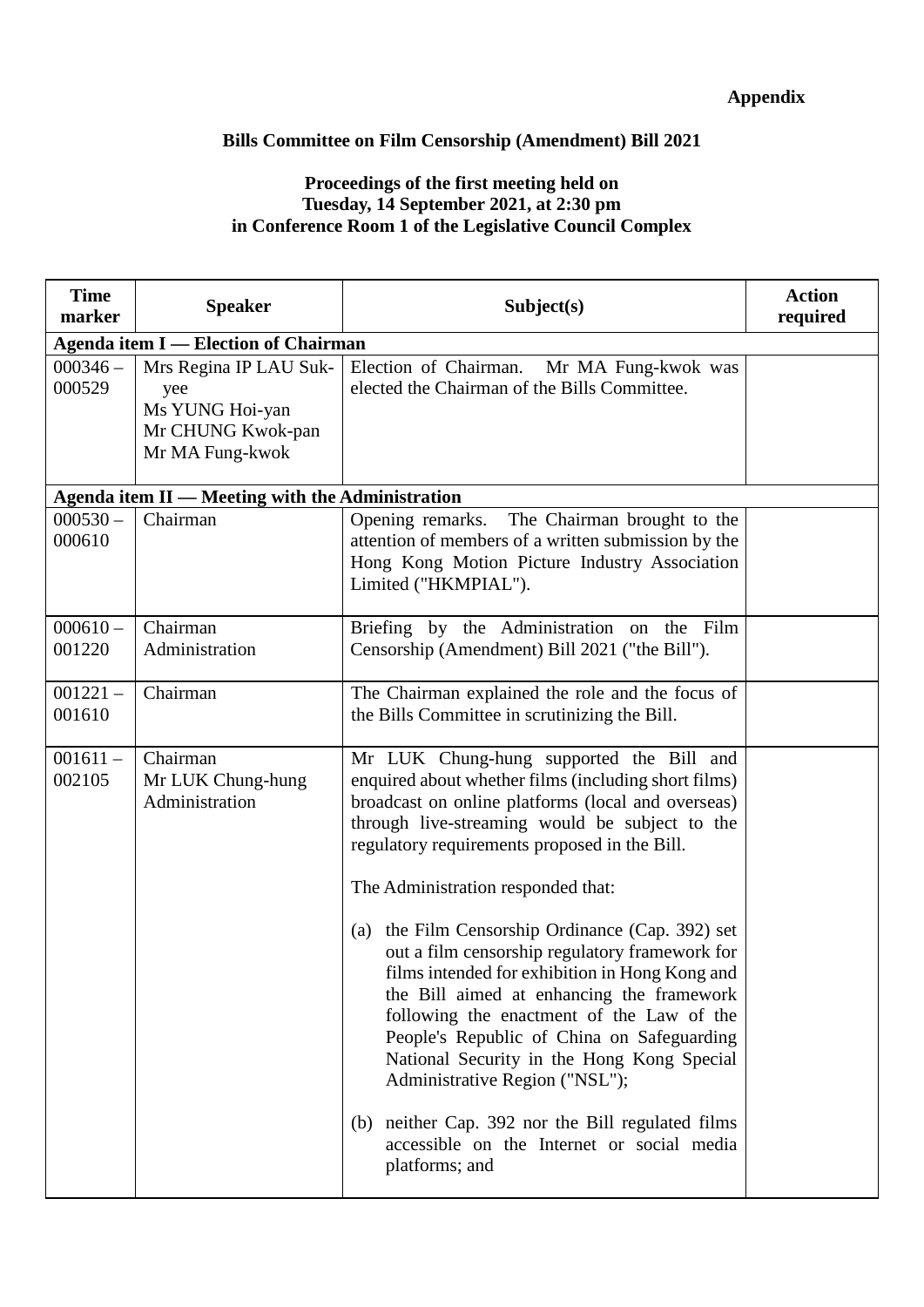| <b>Time</b><br>marker | <b>Speaker</b>                                                              | Subject(s)                                                                                                                                                                                                                                                                                                                                                                                                                                                                                                                                                   | <b>Action</b><br>required |
|-----------------------|-----------------------------------------------------------------------------|--------------------------------------------------------------------------------------------------------------------------------------------------------------------------------------------------------------------------------------------------------------------------------------------------------------------------------------------------------------------------------------------------------------------------------------------------------------------------------------------------------------------------------------------------------------|---------------------------|
|                       |                                                                             | other statutes, including NSL and the Crimes<br>(c)<br>Ordinance (Cap. 200) provided for criminal<br>liabilities of activities concerning secession,<br>subversion, organization and perpetration of<br>terrorist activities, collusion with a foreign<br>country or with external elements to endanger<br>national<br>security<br>and<br>other<br>offences<br>endangering national security, such as<br>publication of seditious materials. Activities<br>on online platforms were subject to these laws.                                                   |                           |
| $02106 -$<br>03103    | Chairman<br>Mr Holden CHOW Ho-<br>ding<br>Ms YUNG Hoi-yan<br>Administration | Mr Holden CHOW and Ms YUNG Hoi-yan<br>supported the Bill. They noted that the Bill<br>provided for (a) the Chief Secretary for<br>Administration ("CS") to be empowered to direct<br>the Film Censorship Authority ("the Authority") to<br>revoke the certificate of exemption or the certificate<br>of approval for exhibition of a film (proposed<br>section 14A of clause 12); and (b) the disapplication<br>of sections 17, 18 and 19 for decisions made on<br>grounds of national security (proposed section 19A<br>of clause 17). They enquired about: |                           |

- (a) whether the decision by the CS above could be reviewed/appealed by a judicial review ("JR");
	- (b) the procedures and framework of such mechanism; and
	- (c) the disclosure of information on which CS had formed his decision in the event that such information might be related to the work of the Committee for Safeguarding National Security of the Hong Kong Special Administrative Region ("CSNSHK").

The Administration responded that:

- (a) the remit of the Board of Review (Film Censorship) was not intended to include judging whether a decision involving national security considerations was appropriate;
- (b) a person might seek a JR of the decision of (i) a censor / the Authority where the decision was based on the opinion that the exhibition of such film would be contrary to the interests of national security; or (ii) CS to revoke a certificate of approval or a certificate of

 $002106 -$ 003103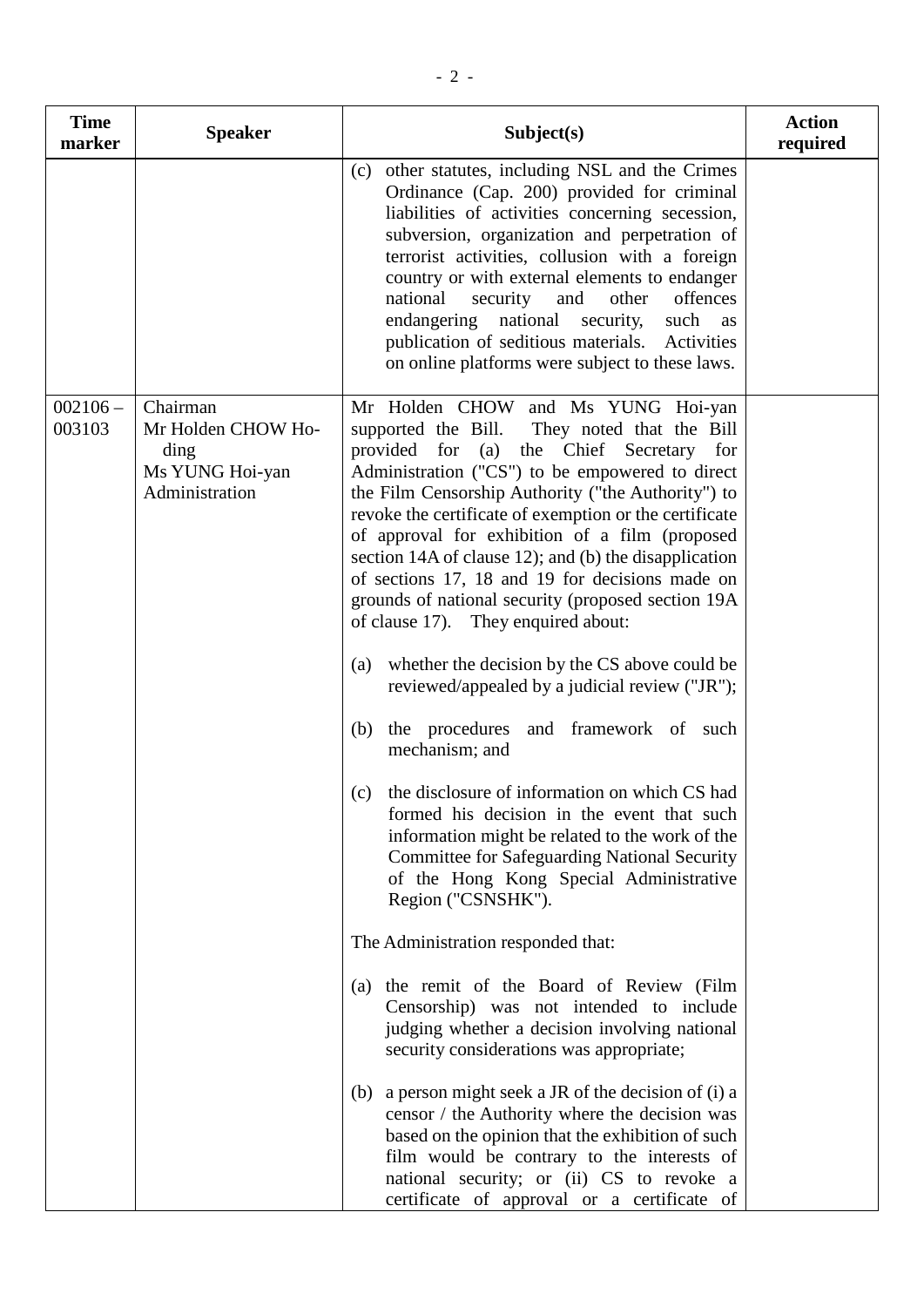| <b>Time</b><br>marker | <b>Speaker</b> | Subject(s)                                                                                                                                                                                                                                                                                                                                                                                                       | <b>Action</b><br>required |
|-----------------------|----------------|------------------------------------------------------------------------------------------------------------------------------------------------------------------------------------------------------------------------------------------------------------------------------------------------------------------------------------------------------------------------------------------------------------------|---------------------------|
|                       |                | The procedures<br>exemption.<br>generally<br>applicable to any JR would apply; and                                                                                                                                                                                                                                                                                                                               |                           |
|                       |                | (c) information relating to the work of CSNSHK<br>on which CS might base to form his opinion<br>was not subject to disclosure in JR, pursuant to<br>Article 14 of NSL.                                                                                                                                                                                                                                           |                           |
|                       |                | Ms YUNG referred to the written submission of<br>HKMPIAL and expressed concerns about the<br>proposed extension of the period for making film<br>censorship decision ("decision period") and the<br>number of extensions allowed by the Bill for cases<br>involving national security. She enquired about<br>the work of the Administration in explaining to the<br>trades on the Bill and easing their worries. |                           |
|                       |                | The Administration responded that:                                                                                                                                                                                                                                                                                                                                                                               |                           |
|                       |                | the proposed power of extension<br>(a)<br>was<br>exercisable only for films with national security<br>concerns and there was no express limit on the<br>number of extensions allowable under the<br>proposed section 10A of Cap. 392 under<br>clause 8;                                                                                                                                                          |                           |
|                       |                | the proposed provision would provide censors<br>(b)<br>with sufficient time to process cases with<br>national<br>security concerns<br>and,<br>where<br>seek expert and legal advice in<br>necessary,<br>order to make the appropriate decisions;                                                                                                                                                                 |                           |
|                       |                | for films that did not involve national security<br>(c)<br>considerations, under Cap. 392, a censor should<br>make a decision on a film not later than 14 days<br>after a film was submitted to and accepted by<br>the Authority or within a longer period, but in<br>any case not more than 28 days, as the Secretary<br>for Commerce and Economic Development<br>("SCED") might allow;                         |                           |
|                       |                | the performance pledge of the Office for Film,<br>(d)<br>Administration<br>Newspaper<br>and<br>Article<br>("OFNAA") specified that applicants should be<br>notified on film classification decisions within<br>eight working days. The requirement and<br>performance pledge remained unchanged; and                                                                                                             |                           |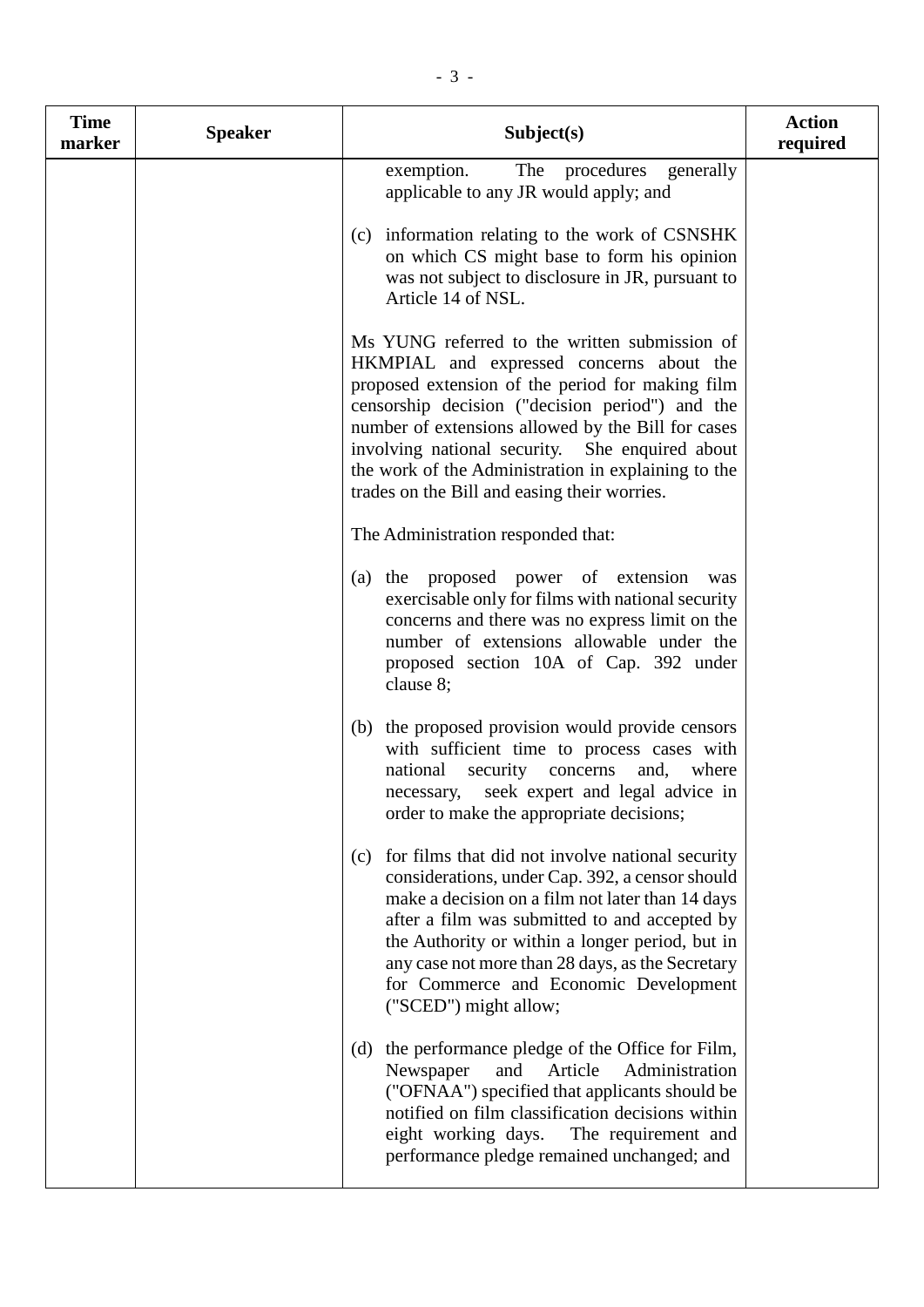| <b>Time</b><br>marker | <b>Speaker</b>                     | Subject(s)                                                                                                                                                                                                                                                                                                                                                                                             | <b>Action</b><br>required |
|-----------------------|------------------------------------|--------------------------------------------------------------------------------------------------------------------------------------------------------------------------------------------------------------------------------------------------------------------------------------------------------------------------------------------------------------------------------------------------------|---------------------------|
|                       |                                    | in the past three years, censors had been able to<br>(e)<br>make decisions for 99% of some 2 000 films<br>submitted each year within eight working days.                                                                                                                                                                                                                                               |                           |
|                       |                                    | The Administration further made the point that:                                                                                                                                                                                                                                                                                                                                                        |                           |
|                       |                                    | (a) it was anticipated that few films would require<br>more time to process under the enhanced<br>regulatory framework, and the proposed<br>arrangement was unlikely to have material<br>effects on the film industry; and                                                                                                                                                                             |                           |
|                       |                                    | (b) the Administration had been reaching out to the<br>industry since the promulgation of the amended<br>Film Censorship Guidelines for Censors ("the<br>revised Guidelines") in June 2021 and had<br>gained the understanding of the industry in this<br>regard.                                                                                                                                      |                           |
| 003104-<br>003814     | Chairman<br>Mrs Regina IP LAU Suk- | Mrs Regina IP supported the Bill and enquired<br>about:                                                                                                                                                                                                                                                                                                                                                |                           |
|                       | yee<br>Administration              | (a) how films that were accessible from overseas<br>online platforms and re-transmitted between<br>people in Hong Kong would be handled under<br>the Bill; and                                                                                                                                                                                                                                         |                           |
|                       |                                    | whether it would be up to the viewing censor<br>(b)<br>alone to determine whether a film contained<br>any content that involved national security.                                                                                                                                                                                                                                                     |                           |
|                       |                                    | The Administration replied that:                                                                                                                                                                                                                                                                                                                                                                       |                           |
|                       |                                    | the revised Guidelines promulgated in June<br>(a)<br>2021 spelt out the assessment criteria in more<br>concrete terms and was an open document<br>accessible to the public.<br>The revised<br>Guidelines served to provide censors with<br>clearer guidance when performing<br>film<br>censorship duties and the censor should adhere<br>to the Guidelines in performing his duties under<br>Cap. 392; |                           |

(b) censors might, with the written approval of the Authority, consult the Department of Justice ("DoJ") when in doubt about the application of the Guidelines to ensure that decisions made under Cap. 392 were justifiable and legally in order; and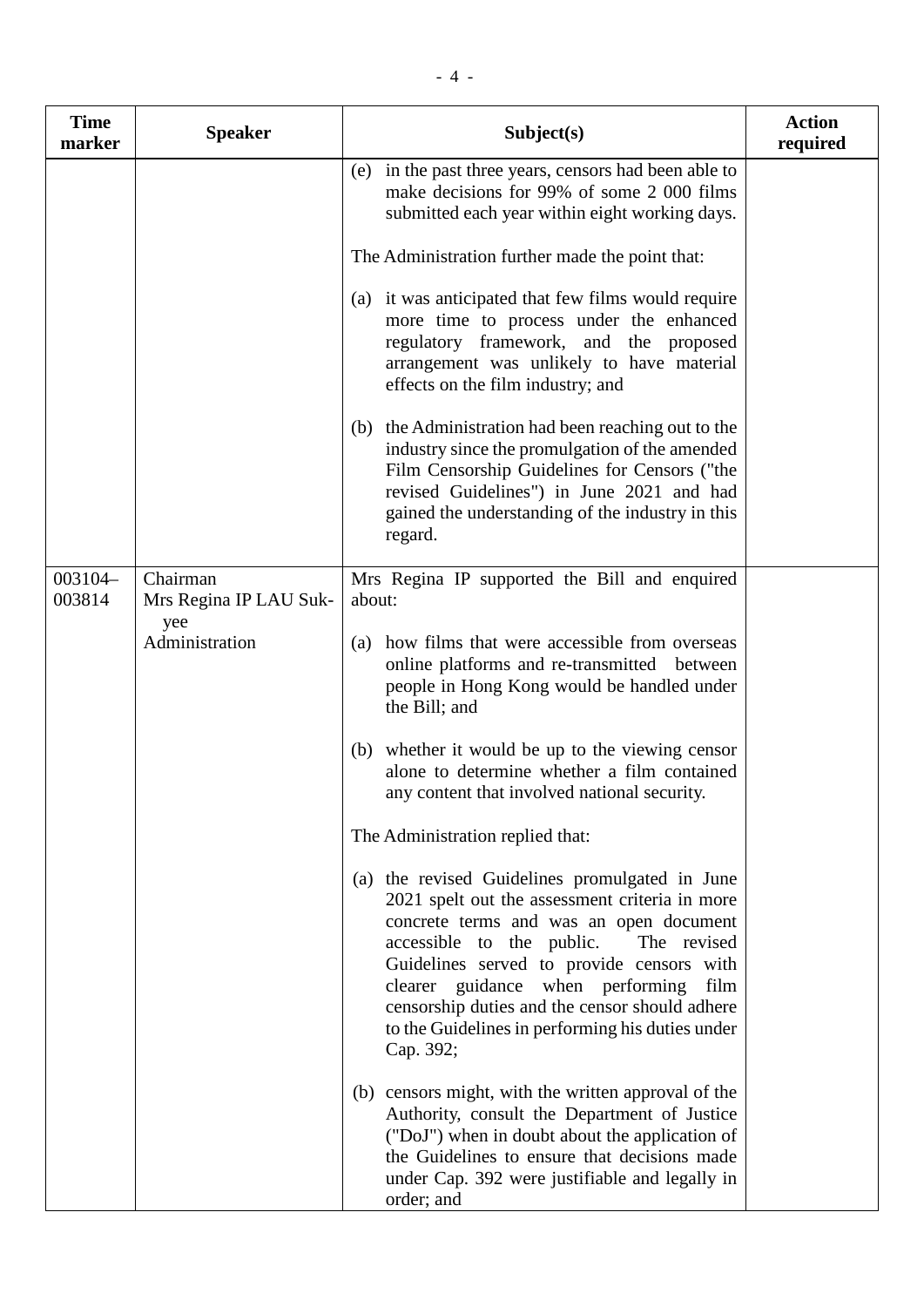| <b>Time</b><br>marker | <b>Speaker</b>                                  | Subject(s)                                                                                                                                                                                                                                                                                                                                                                                                                                                                                                                                                                                                                                                                                                                                                                                                                                                                                                                                                                                                                                                                                                                                                                                                                                                                  | <b>Action</b><br>required |
|-----------------------|-------------------------------------------------|-----------------------------------------------------------------------------------------------------------------------------------------------------------------------------------------------------------------------------------------------------------------------------------------------------------------------------------------------------------------------------------------------------------------------------------------------------------------------------------------------------------------------------------------------------------------------------------------------------------------------------------------------------------------------------------------------------------------------------------------------------------------------------------------------------------------------------------------------------------------------------------------------------------------------------------------------------------------------------------------------------------------------------------------------------------------------------------------------------------------------------------------------------------------------------------------------------------------------------------------------------------------------------|---------------------------|
|                       |                                                 | (c) the regulatory framework was enforceable<br>against films intended for "exhibition" as<br>defined in section $2(1)$ of Cap. 392, in Hong<br>Kong, regardless of the media in which the film<br>was stored or transmitted.                                                                                                                                                                                                                                                                                                                                                                                                                                                                                                                                                                                                                                                                                                                                                                                                                                                                                                                                                                                                                                               |                           |
| $003815 -$<br>004329  | Chairman<br>Mr CHUNG Kwok-pan<br>Administration | Mr CHUNG Kwok-pan supported the Bill and asked<br>the Administration to provide information on film<br>censorship legislation that had been enacted in other<br>jurisdictions where national security consideration<br>was a censoring criterion, and from such legislation<br>that the Administration had drawn reference when<br>drafting the Bill.<br>Mr CHUNG Kwok-pan commented that when the<br>Bill took effect, and with NSL in force, film<br>producers would need to be circumspect about the<br>possibility that films portraying corruption of<br>Mainland and local government officials and<br>destruction of properties by bad elements in films<br>might breach NSL. He expressed concern whether<br>the Bill might stifle creativity of film producers.<br>The Administration remarked that since the<br>promulgation of the revised Guidelines in June<br>2021, the Authority had processed about 470 films<br>which were mostly commercial productions.<br>Judging by the number and variety of films going on<br>screen in Hong Kong since the promulgation of the<br>revised Guidelines, the Administration considered<br>that the room for creativity was still very wide and<br>filmmakers appeared to be conversant with the<br>censoring criteria. |                           |
| $004330 -$<br>005010  | Chairman<br>Administration                      | The Chairman noted that clause $7(3)$ of the Bill<br>sought to amend section $10(2)$ of Cap. 392 so that,<br>when viewing a film submitted for approval for<br>exhibition and classification, a censor had to<br>consider whether the exhibition of the film would be<br>"contrary to the interests of national security". He<br>pointed out that the provision appeared to be<br>inconsistent with paragraph 7(a) of the revised<br>Guidelines which provided that a censor should be<br>vigilant to the portrayal, depiction or treatment of<br>any act or activity which may "amount to an offence<br>endangering national security". The Chairman<br>requested clarification on how a censor should                                                                                                                                                                                                                                                                                                                                                                                                                                                                                                                                                                     |                           |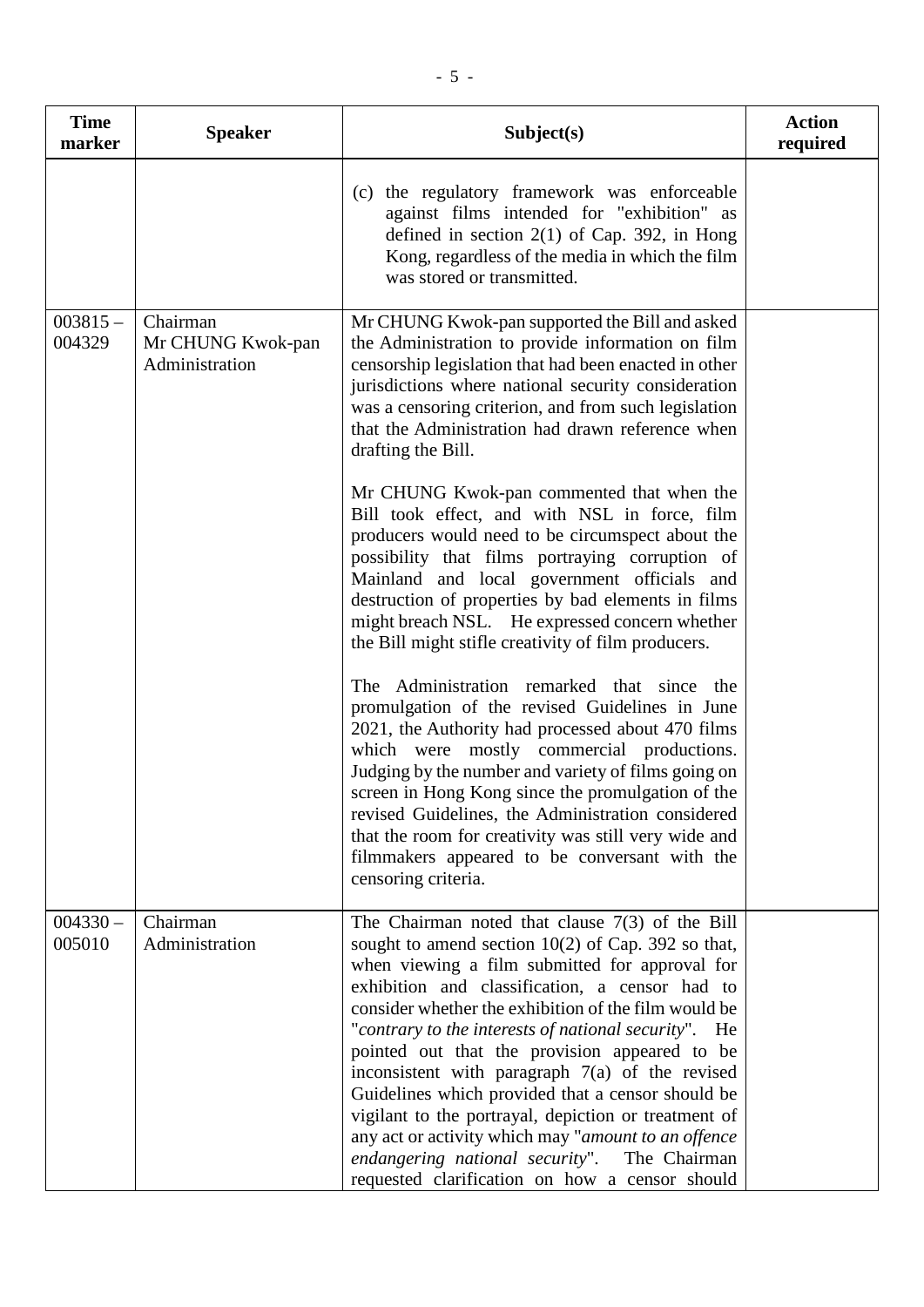| <b>Time</b><br>marker | <b>Speaker</b>                                              | Subject(s)                                                                                                                                                                                                                                                                                                                                                                                                               | <b>Action</b><br>required |
|-----------------------|-------------------------------------------------------------|--------------------------------------------------------------------------------------------------------------------------------------------------------------------------------------------------------------------------------------------------------------------------------------------------------------------------------------------------------------------------------------------------------------------------|---------------------------|
|                       |                                                             | interpret the requirements in the two documents<br>when handling issues involving national security.                                                                                                                                                                                                                                                                                                                     |                           |
|                       |                                                             | The Administration explained that:                                                                                                                                                                                                                                                                                                                                                                                       |                           |
|                       |                                                             | (a) in assessing the suitability of a film for<br>exhibition, censors would view the films in<br>detail as to the manner of depiction, including<br>the level of details and the length of depiction;<br>whether the depiction purports to be based on<br>or adapted from real-life events; overall effect<br>of the portrayal of the film; whether the film<br>contains any biased presentation of viewpoints,<br>etc.; |                           |
|                       |                                                             | (b) censors would also assess whether the contents<br>of a film could be objectively and reasonably<br>capable of being perceived as endorsing,<br>supporting, promoting, glorifying, encouraging<br>or inciting act or activity endangering national<br>security or which would otherwise be contrary<br>to the interests of national security;                                                                         |                           |
|                       |                                                             | (c) under the arrangements for the current film<br>censorship framework, film-makers might seek<br>non-binding advice from OFNAA at all stages<br>of their production; and                                                                                                                                                                                                                                               |                           |
|                       |                                                             | guidelines caused to be prepared and published<br>(d)<br>("Guidelines")<br><b>SCED</b><br>by<br>must not<br>be<br>inconsistent with Cap. 392 or the Bill.<br>Censors should be vigilant to the issues set out<br>in the revised Guidelines.                                                                                                                                                                              |                           |
| $005011 -$<br>005541  | Chairman<br>Mrs Regina IP LAU Suk-<br>yee<br>Administration | Mrs Regina IP enquired about the professional<br>profile of the censors and advisers whom the censors<br>would consult as prescribed under section $10(6)(a)$<br>of Cap. 392. She also enquired about the number<br>and roles of the censors and advisers in making<br>decisions about a film.                                                                                                                           |                           |
|                       |                                                             | The Administration responded that:                                                                                                                                                                                                                                                                                                                                                                                       |                           |
|                       |                                                             | (a) under Cap. 392, the Authority must assign a<br>censor and might at the same time assign not<br>less than two advisers to view a film submitted<br>to and accepted by OFNAA unless the film was<br>exempted under section 9 of Cap. 392;                                                                                                                                                                              |                           |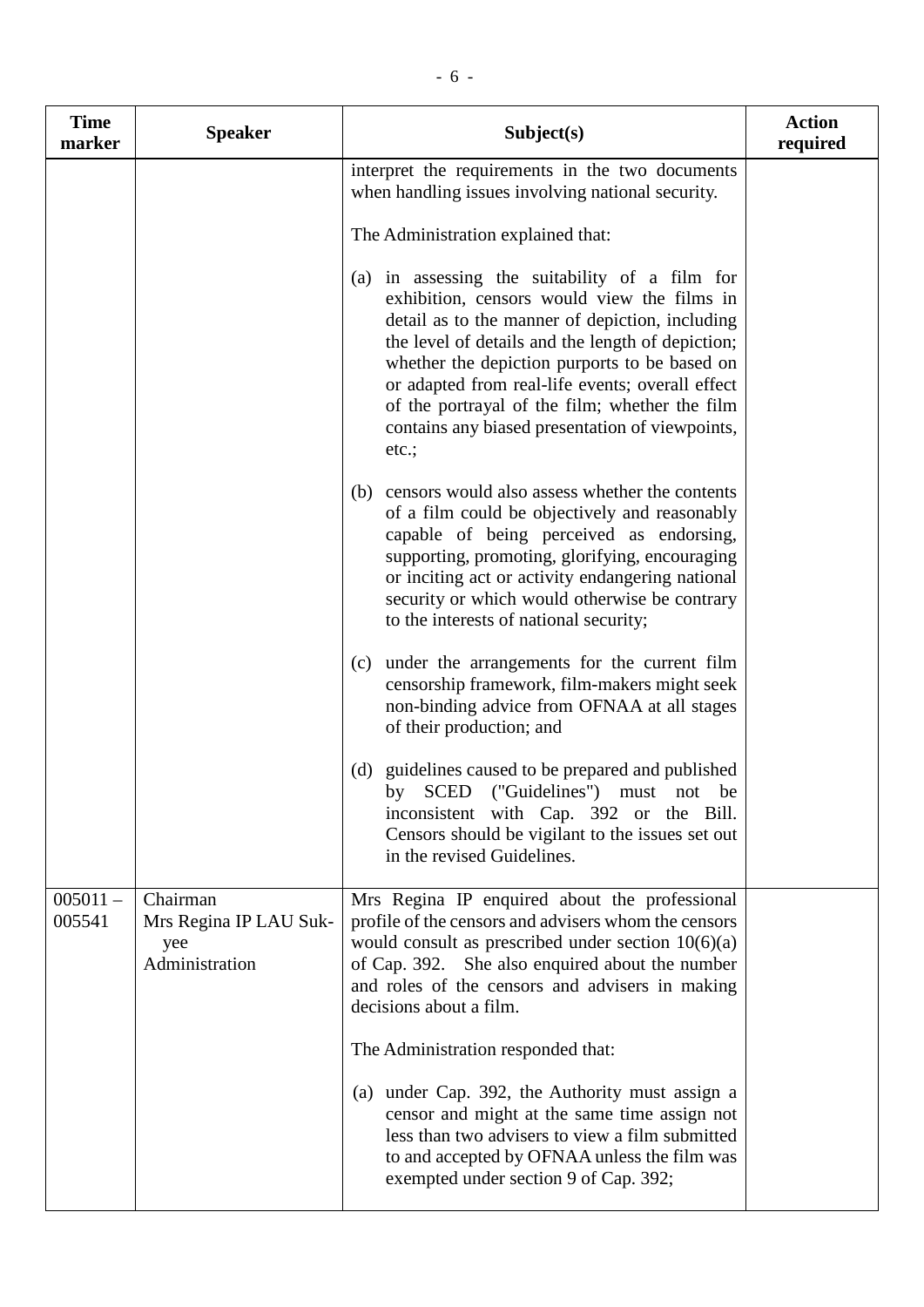| <b>Time</b><br>marker | <b>Speaker</b>                                                                         | Subject(s)                                                                                                                                                                                                                                                                                                                                                                                                                                                                                                                       | <b>Action</b><br>required |
|-----------------------|----------------------------------------------------------------------------------------|----------------------------------------------------------------------------------------------------------------------------------------------------------------------------------------------------------------------------------------------------------------------------------------------------------------------------------------------------------------------------------------------------------------------------------------------------------------------------------------------------------------------------------|---------------------------|
|                       |                                                                                        | (b) censors working in the Film Division of<br>OFNAA<br>civil<br>of<br>were<br>servants<br>the<br>Entertainment Standards Control Officer grade.<br>They were appointed to the Panel of Censors by<br>the Chief Executive and their appointments<br>were published in the Gazette.<br>Each censor<br>would usually view about 200 films every year.<br>On-the-job training and opportunities to<br>exchange with peers were readily available to<br>staff members newly joining the Division;                                    |                           |
|                       |                                                                                        | (c) the Panel of Advisers, which comprised citizens<br>from all walks of life, age groups and<br>professions, were appointed by the Authority in<br>writing. Any member of the public aged 18 or<br>above and proficient in Chinese and English<br>could apply to become a member of the Panel<br>of Advisers.<br>The Administration might also<br>refer to the Central Personality Index System in<br>recruiting suitable candidates for the Panel.<br>There were about 300 members in the Panel of<br>Advisers at present; and |                           |
|                       |                                                                                        | (d) the censor must make the decision on the<br>suitability of a film for exhibition and give the<br>film a classification (if the film was considered<br>suitable for exhibition) after viewing the film<br>and deliberating with the advisers (if the latter<br>were assigned to view the film). The censor<br>must adhere to the Guidelines in performing his<br>duties under Cap. 392 and, in case of doubt,<br>might consult DoJ with the written approval of<br>the Authority.                                             |                           |
| $005542 -$<br>010854  | Chairman<br>Mr SHIU Ka-fai<br>Mr CHUNG Kwok-pan<br>Mr LUK Chung-hung<br>Administration | Mr SHIU Ka-fai supported the Bill and expressed<br>his views on films portraying corruption of<br>Mainland and local government officials.<br>Mr LUK<br>Chung-hung enquired whether filmmakers could<br>claim as a defence that the contents of their films<br>were purely fictional, when the film was, in fact,<br>dramatizing certain real-life events or promoting<br>acts which might be considered as jeopardizing<br>national security.<br>The Administration replied that:                                               |                           |
|                       |                                                                                        | (a) in assessing the suitability of a film for<br>exhibition, censors would view the films in<br>detail as to the manner of depiction, including                                                                                                                                                                                                                                                                                                                                                                                 |                           |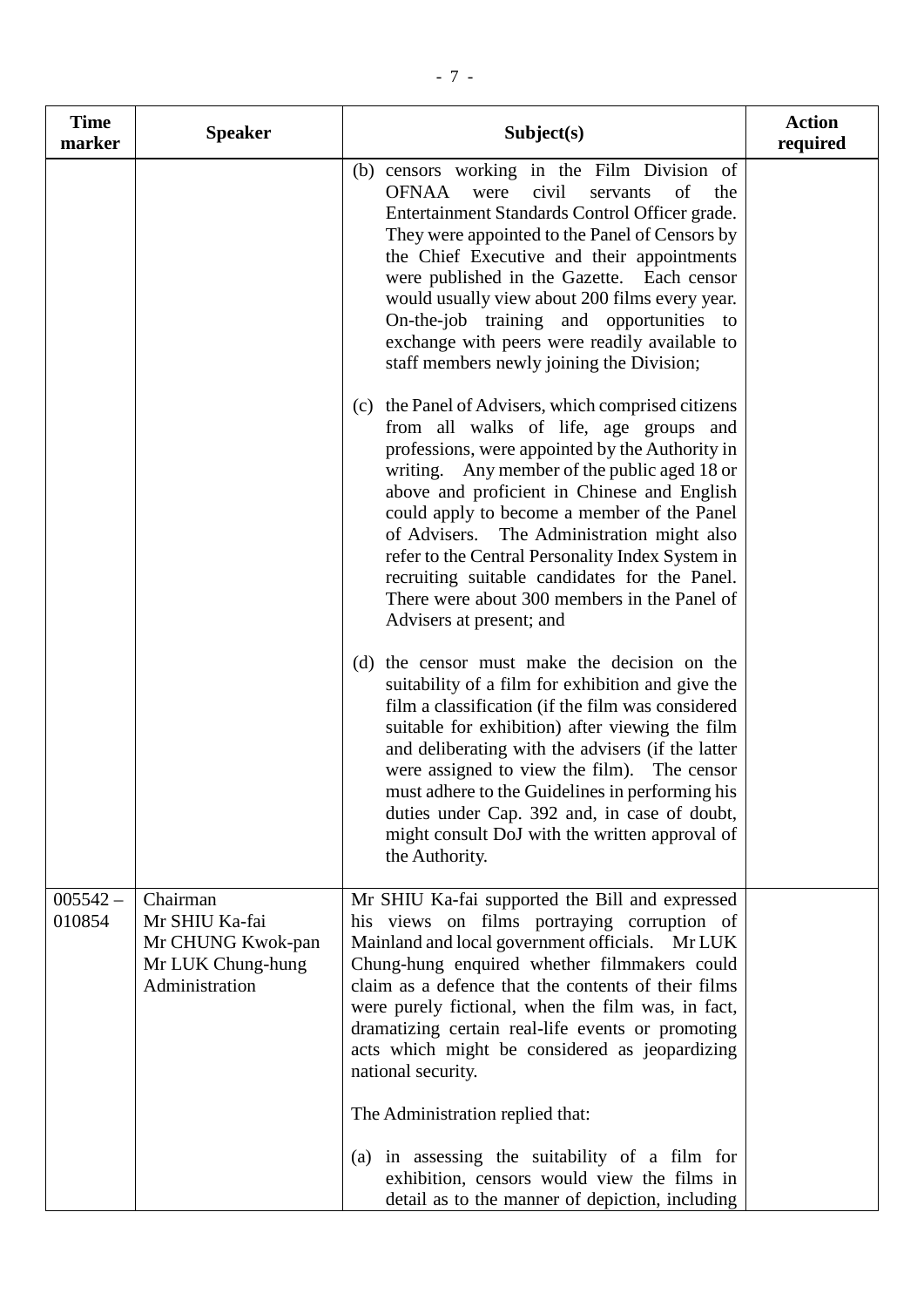| <b>Time</b><br>marker | <b>Speaker</b> | Subject(s)                                                                                                                                                                                                                                                                                                                                                                                                                                                                                                                                                                                                                                                                                                                                                                                                                                                                                                                                                                                                                                                                                                                                                                                                                                                                                                                    | <b>Action</b><br>required |
|-----------------------|----------------|-------------------------------------------------------------------------------------------------------------------------------------------------------------------------------------------------------------------------------------------------------------------------------------------------------------------------------------------------------------------------------------------------------------------------------------------------------------------------------------------------------------------------------------------------------------------------------------------------------------------------------------------------------------------------------------------------------------------------------------------------------------------------------------------------------------------------------------------------------------------------------------------------------------------------------------------------------------------------------------------------------------------------------------------------------------------------------------------------------------------------------------------------------------------------------------------------------------------------------------------------------------------------------------------------------------------------------|---------------------------|
|                       |                | the level of details and the length of depiction;<br>whether the depiction purported to be based on<br>or adapted from real-life events; overall effect<br>of the portrayal of the film; whether the film<br>contained<br>biased<br>any<br>presentation<br>of<br>viewpoints, etc.;                                                                                                                                                                                                                                                                                                                                                                                                                                                                                                                                                                                                                                                                                                                                                                                                                                                                                                                                                                                                                                            |                           |
|                       |                | the fact that a film purported to be a<br>(b)<br>documentary or purported to report on or re-<br>enact certain real events with immediate<br>connection to the circumstances in Hong Kong<br>would necessitate an even more careful<br>consideration of its contents by the censors; and                                                                                                                                                                                                                                                                                                                                                                                                                                                                                                                                                                                                                                                                                                                                                                                                                                                                                                                                                                                                                                      |                           |
|                       |                | censors would also assess whether the contents<br>(c)<br>of a film could be objectively and reasonably<br>capable of being perceived as endorsing,<br>supporting, promoting, glorifying, encouraging<br>or inciting act or activity endangering national<br>security or which would otherwise be contrary<br>to the interests of national security.                                                                                                                                                                                                                                                                                                                                                                                                                                                                                                                                                                                                                                                                                                                                                                                                                                                                                                                                                                           |                           |
|                       |                | The Administration re-iterated that, as regards<br>publication of messages that were likely to endanger<br>national security on electronic platforms, pursuant<br>to Schedule 4 to the Implementation Rules for<br>Article 43 of NSL, the Commissioner of Police<br>("CP"), with the approval of the Secretary for<br>Security, might require the person who had<br>published such electronic messages on an electronic<br>platform to remove the messages from the platform<br>or require the relevant services provider to disable<br>access to the messages.<br>In response to<br>Mr CHUNG's earlier question on film censorship<br>legislation in other jurisdictions which included<br>national security consideration as a censoring<br>criterion and from which the Administration had<br>drawn reference when drafting the Bill, the<br>Administration remarked that national security<br>considerations could be found in various legislation<br>in the United Kingdom and other common law<br>jurisdictions. For film censorship legislation that<br>included national security consideration as a<br>censoring criterion, for example, section 16 of<br>Singapore's Films Act provided that the parties<br>responsible for film censorship must refuse to<br>classify any film that was against national security. |                           |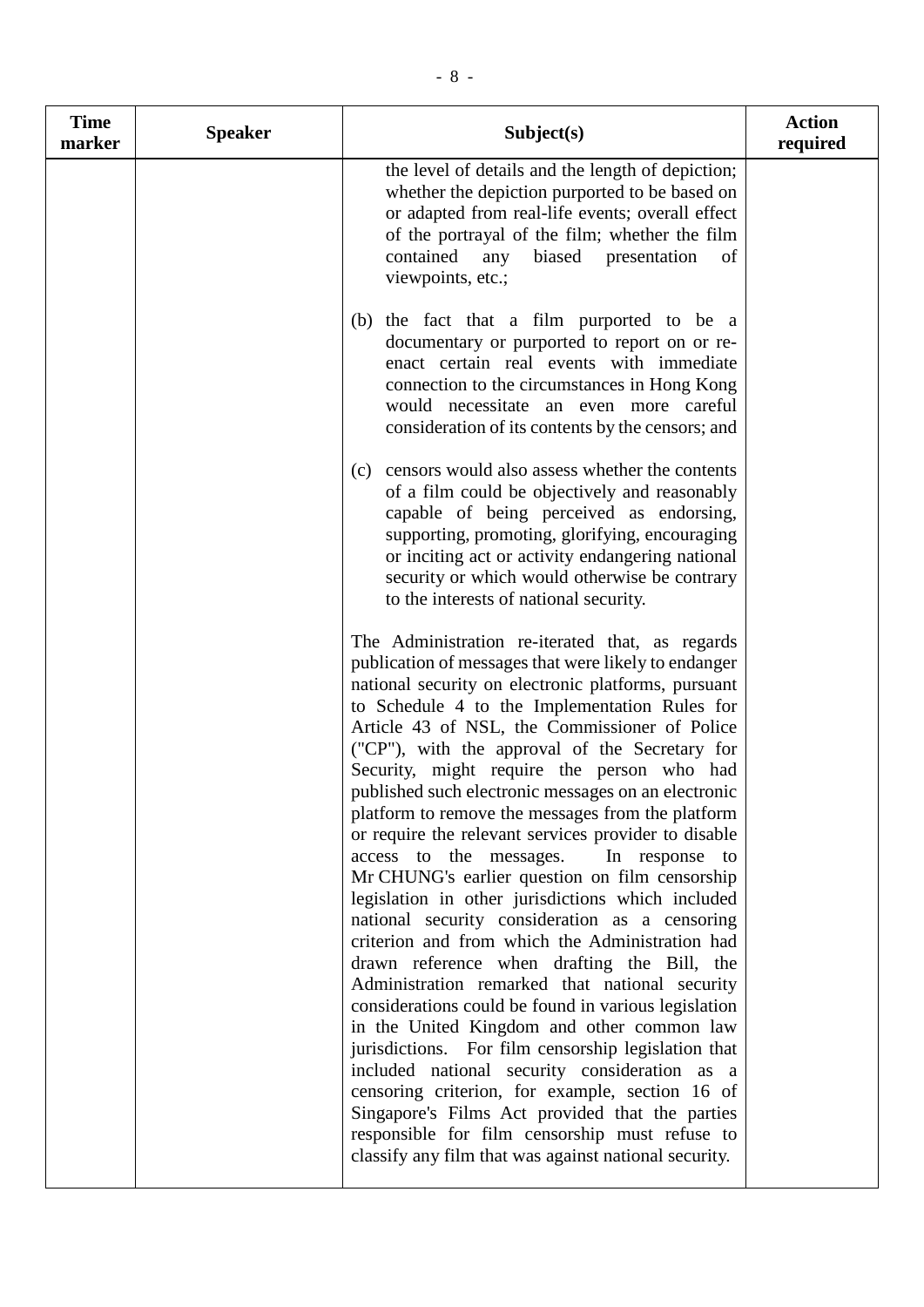| <b>Time</b><br>marker | <b>Speaker</b>                               | Subject(s)                                                                                                                                                                                                                                                                                                                                                                                              | <b>Action</b><br>required |
|-----------------------|----------------------------------------------|---------------------------------------------------------------------------------------------------------------------------------------------------------------------------------------------------------------------------------------------------------------------------------------------------------------------------------------------------------------------------------------------------------|---------------------------|
| $010855 -$<br>011639  | Chairman<br>Administration                   | Chairman<br>asked<br>whether<br>The<br>the<br>revised<br>Guidelines, which had been issued before the<br>introduction of the Bill, would remain in force after<br>the Bill had been enacted. He also enquired about<br>the Administration's work in familiarizing relevant<br>stakeholders, including those who produced films<br>for non-commercial purposes, with the new<br>regulatory requirements. |                           |
|                       |                                              | The Administration reiterated that:<br>Guidelines must not be inconsistent with Cap.<br>(a)<br>392 or the Bill. Censors should be vigilant to<br>the issues set out in the revised Guidelines;                                                                                                                                                                                                          |                           |
|                       |                                              | since the promulgation of the revised<br>(b)<br>Guidelines in June 2021, the Authority had<br>processed about 470 films which were mostly<br>commercial productions.<br>Under<br>the<br>arrangements for the current film censorship<br>framework, filmmakers might seek non-<br>binding advice from OFNAA at all stages of<br>their production;                                                        |                           |
|                       |                                              | during the Administration's contacts with the<br>(c)<br>film industry, the Administration noted that the<br>industry appreciated the objective of the<br>proposed new censorship requirements in<br>curbing the portrayal of acts/activities contrary<br>to the interests of national security; and                                                                                                     |                           |
|                       |                                              | Since the implementation of NSL in end-June<br>(d)<br>2020, the Administration had only received a<br>few enquiries or complaints as far as non-<br>mainstream film productions are concerned.                                                                                                                                                                                                          |                           |
| $011640 -$<br>012105  | Chairman<br>Mr SHIU Ka-fai<br>Administration | Mr SHIU Ka-fai referred to the written submission<br>from HKMPIAL, which suggested that the<br>Administration should issue guidelines on re-<br>exhibition arrangements for films for which<br>certificates of approval had already been issued<br>some time ago, and asked the Administration to give<br>a response.                                                                                   |                           |
|                       |                                              | The Administration advised that:-<br>(a) under the existing legal framework, a certificate<br>of approval or a certificate of exemption<br>remained in force after it was issued, unless the                                                                                                                                                                                                            |                           |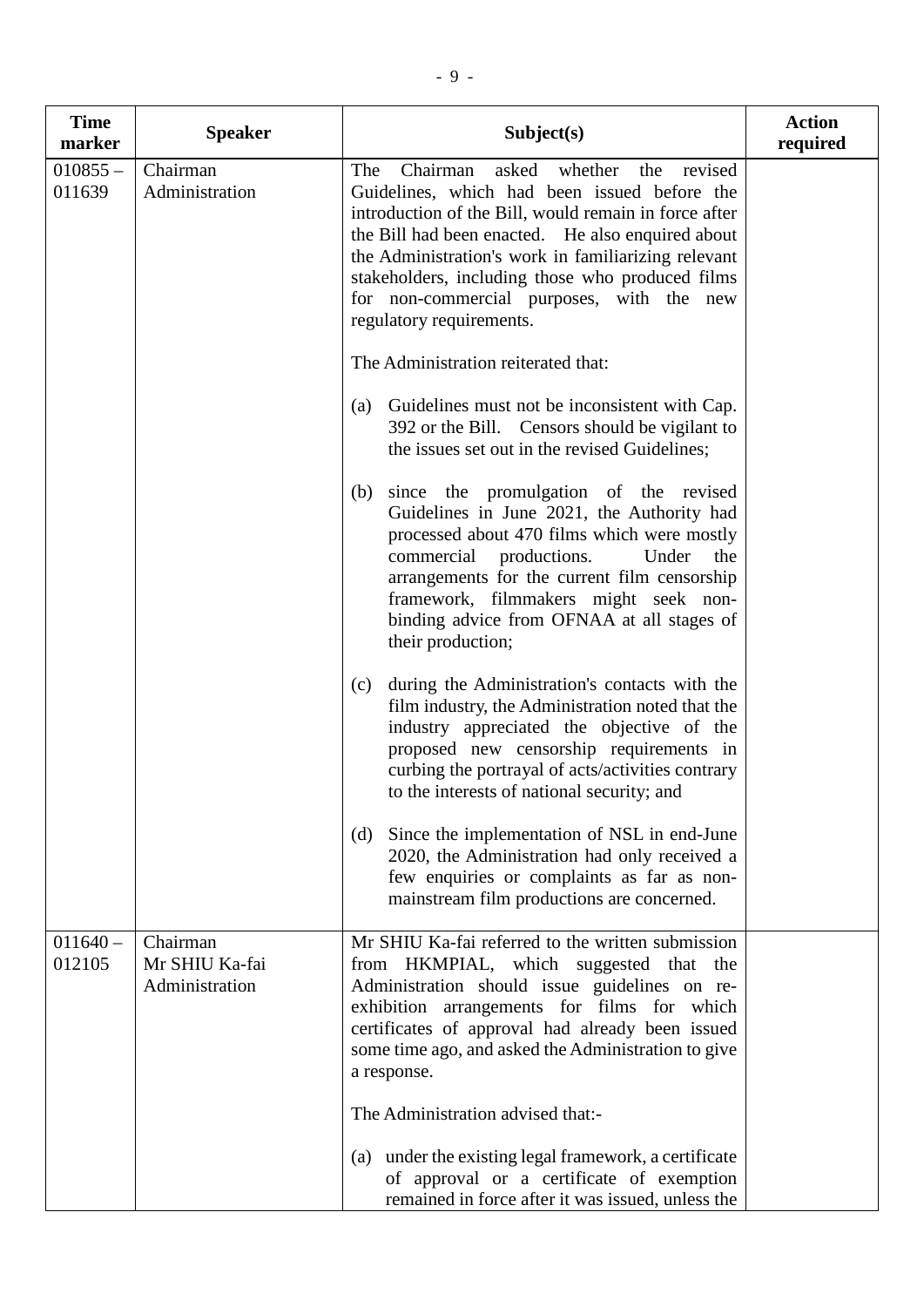| <b>Time</b><br>marker | <b>Speaker</b>                                              | Subject(s)                                                                                                                                                                                                                                                                                                                                                                                                                                                                                                                                                                                                                                                                                                                                                                                                                                                                                                                                                                                                                                                       | <b>Action</b><br>required |
|-----------------------|-------------------------------------------------------------|------------------------------------------------------------------------------------------------------------------------------------------------------------------------------------------------------------------------------------------------------------------------------------------------------------------------------------------------------------------------------------------------------------------------------------------------------------------------------------------------------------------------------------------------------------------------------------------------------------------------------------------------------------------------------------------------------------------------------------------------------------------------------------------------------------------------------------------------------------------------------------------------------------------------------------------------------------------------------------------------------------------------------------------------------------------|---------------------------|
|                       |                                                             | certificate was subject to conditions in relation<br>to the time and venue of exhibition or other<br>relevant conditions;<br>after the Bill was enacted, once CS exercised<br>(b)<br>the power to direct the Authority to revoke a<br>certificate of approval or certificate of<br>exemption previously issued for a particular<br>film on grounds that the exhibition of the film<br>would be contrary to the interests of national<br>security, the film must not be exhibited or re-<br>exhibited without any valid certificate; and<br>the Government would give notice to the person<br>(c)<br>to whom the relevant certificates were issued,<br>and make appropriate arrangements (such as by<br>issuing a press release) to inform the public that<br>the certificates for that film had been revoked.                                                                                                                                                                                                                                                    |                           |
| $012106 -$<br>012822  | Chairman<br>Mrs Regina IP LAU Suk-<br>yee<br>Administration | Mrs Regina IP enquired about:-<br>film censorship legislation in other jurisdictions<br>(a)<br>which included national security consideration<br>as a censoring criterion and from which the<br>Administration had drawn reference when<br>drafting the Bill;<br>the identity of "any other person" in section<br>(b)<br>10(6) of Cap. 392 whom censors might consult;<br>and<br>(c) whether exhibitions of films in private premises<br>would be subject to the regulatory requirements<br>proposed in the Bill.<br>The Administration responded that:-<br>national security considerations could be found<br>(a)<br>in various legislation in the United Kingdom<br>and other common law jurisdictions.<br>For film<br>censorship legislation that included national<br>security consideration as a censoring criterion,<br>for example, Singapore's Films Act provided<br>that the parties responsible for film censorship<br>must refuse to classify any film that was against<br>national security;<br>censors might consult experts in a particular<br>(b) |                           |
|                       |                                                             | area of interest.<br>For example, the Hong Kong                                                                                                                                                                                                                                                                                                                                                                                                                                                                                                                                                                                                                                                                                                                                                                                                                                                                                                                                                                                                                  |                           |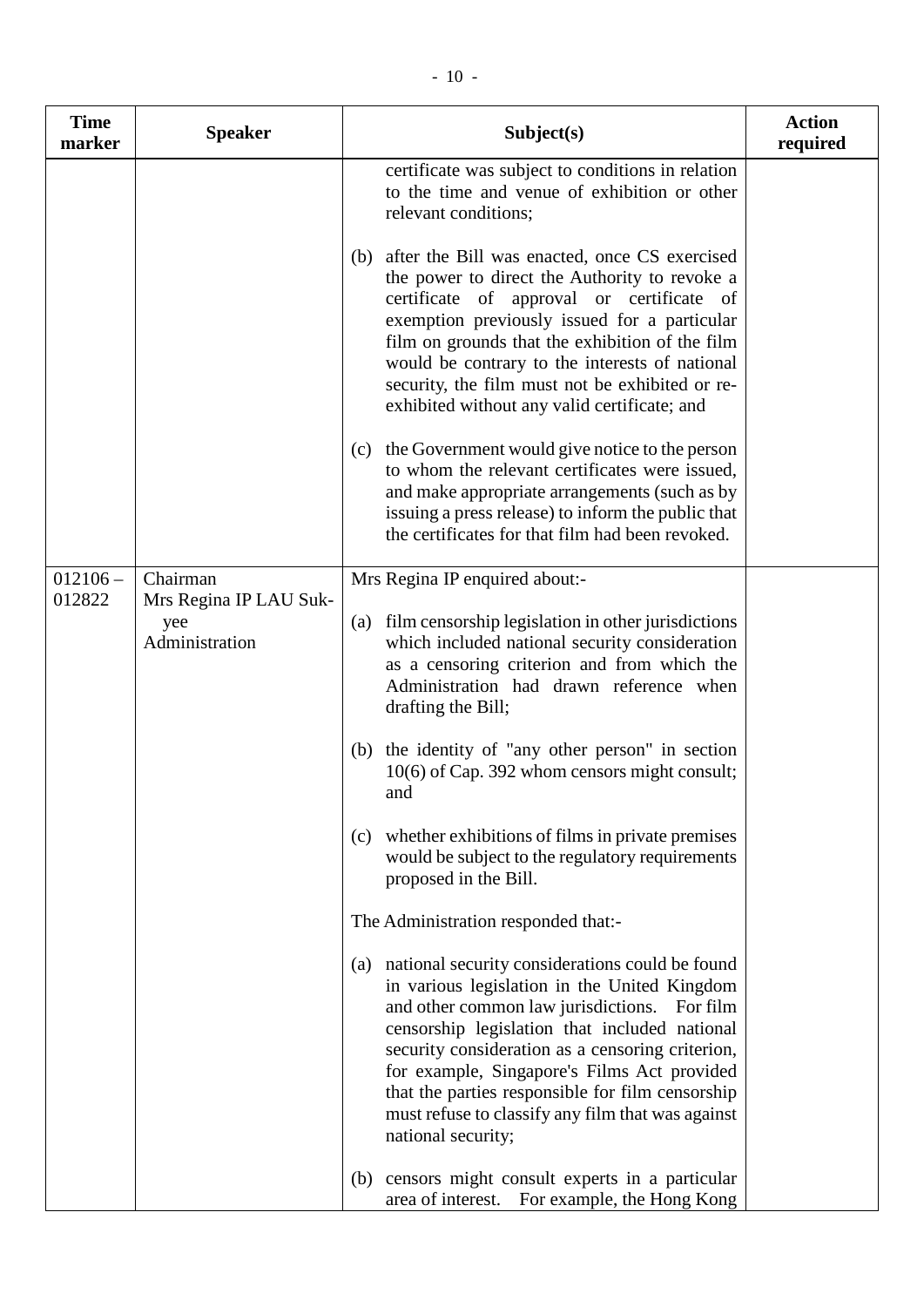| <b>Time</b><br>marker | <b>Speaker</b>                                  | Subject(s)                                                                                                                                                                                                                                                                                                                                                                                                                                                                                                                                                                                       | <b>Action</b><br>required |
|-----------------------|-------------------------------------------------|--------------------------------------------------------------------------------------------------------------------------------------------------------------------------------------------------------------------------------------------------------------------------------------------------------------------------------------------------------------------------------------------------------------------------------------------------------------------------------------------------------------------------------------------------------------------------------------------------|---------------------------|
|                       |                                                 | Police Force might be consulted where<br>portrayal of triad expressions or ceremonies<br>were found in a film;                                                                                                                                                                                                                                                                                                                                                                                                                                                                                   |                           |
|                       |                                                 | the regulatory framework was enforceable<br>(c)<br>against films intended for "exhibition" as<br>defined in section $2(1)$ of Cap. 392, in Hong<br>Kong, regardless of the media in which the film<br>was stored or transmitted;                                                                                                                                                                                                                                                                                                                                                                 |                           |
|                       |                                                 | as regards publication of messages that were<br>(d)<br>likely to endanger national security on<br>electronic platforms, pursuant to Schedule 4 to<br>the Implementation Rules for Article 43 of<br>NSL, CP, with the approval of the Secretary for<br>Security, might require the person who had<br>published such electronic messages on an<br>electronic platform to remove the messages<br>from the platform or require the relevant<br>services provider to disable access to the<br>messages. Prior approval was not required for<br>the transmission of messages and videos online;<br>and |                           |
|                       |                                                 | private screening of films among family<br>(e)<br>members or friends in private premises was not<br>regulated under Cap. 392.                                                                                                                                                                                                                                                                                                                                                                                                                                                                    |                           |
| $012823 -$<br>013924  | Chairman<br>Mr CHUNG Kwok-pan<br>Administration | Mr CHUNG Kwok-pan enquired about:-<br>(a) whether films (including short films) broadcast<br>on online platforms overseas through live-<br>streaming would be subject to the regulatory                                                                                                                                                                                                                                                                                                                                                                                                          |                           |
|                       |                                                 | requirements proposed in the Bill;<br>(b) whether films that depicted corruptions in<br>Mainland or local government officials would<br>be considered unacceptable and censored; and                                                                                                                                                                                                                                                                                                                                                                                                             |                           |
|                       |                                                 | the review mechanism for a decision of a<br>(c)<br>censor/the Authority that a film was not suitable<br>for exhibition, or a direction by CS that a<br>certificate of approval or certificate of<br>exemption should be revoked, based on the<br>opinion that the exhibition of such film would<br>be contrary to the interests of national security.                                                                                                                                                                                                                                            |                           |
|                       |                                                 | The Administration responded that:                                                                                                                                                                                                                                                                                                                                                                                                                                                                                                                                                               |                           |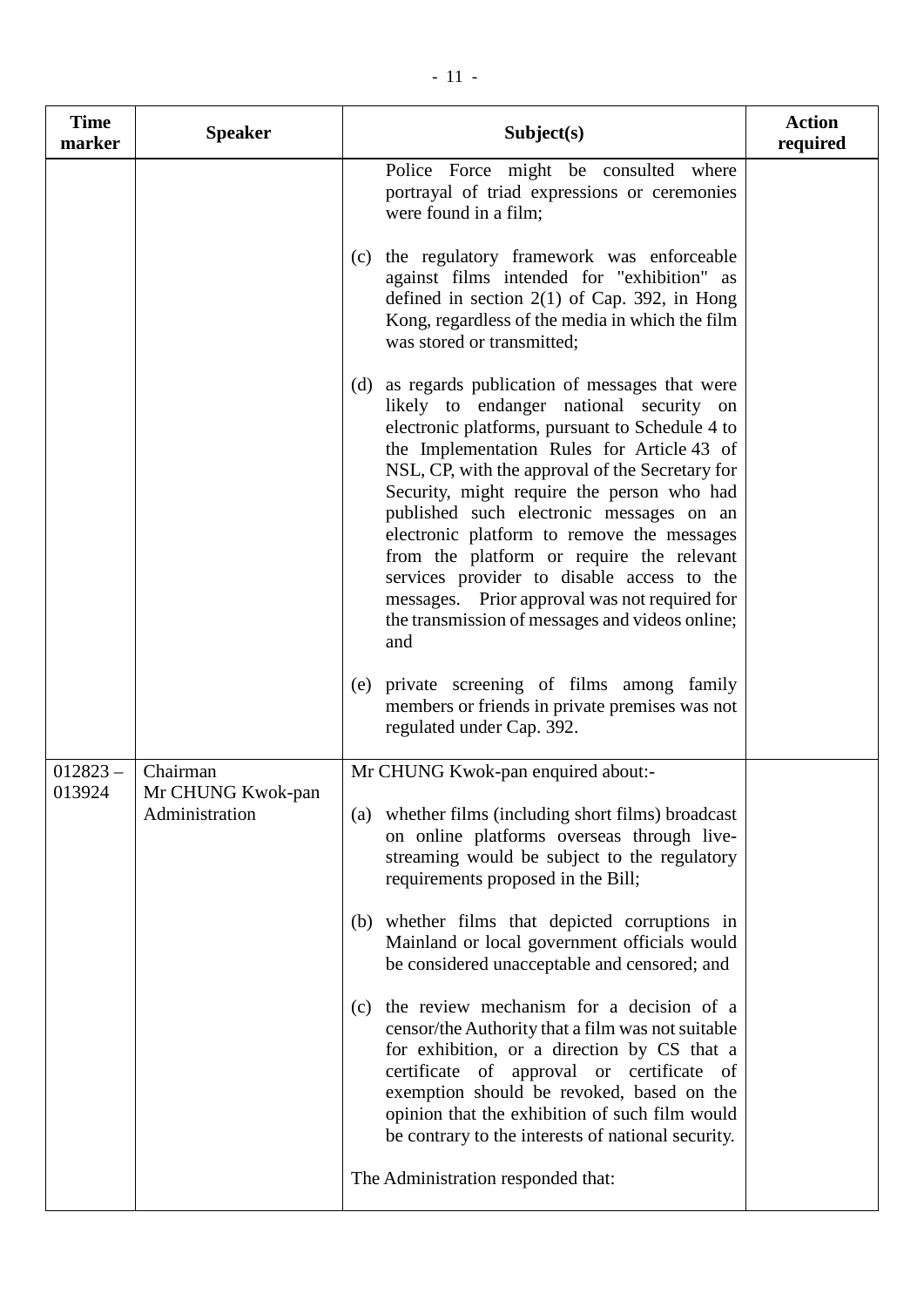| <b>Time</b><br>marker | <b>Speaker</b> | Subject(s)                                                                                                                                                                                                                                                                                                                                                                                                                                                                          | <b>Action</b><br>required |
|-----------------------|----------------|-------------------------------------------------------------------------------------------------------------------------------------------------------------------------------------------------------------------------------------------------------------------------------------------------------------------------------------------------------------------------------------------------------------------------------------------------------------------------------------|---------------------------|
|                       |                | (a) Cap. 392 set out a film censorship regulatory<br>framework for films intended for exhibition in<br>Hong Kong and the Bill aimed at enhancing the<br>framework following the enactment of NSL;                                                                                                                                                                                                                                                                                   |                           |
|                       |                | (b) neither Cap. 392 nor the Bill regulated films<br>accessible on the Internet or social media<br>platforms;                                                                                                                                                                                                                                                                                                                                                                       |                           |
|                       |                | (c) other statutes, including NSL and the Crimes<br>Ordinance provided for criminal liabilities of<br>activities concerning secession, subversion,<br>organization and perpetration of terrorist<br>activities, collusion with a foreign country or<br>with external elements to endanger national<br>security and other offences endangering<br>national security, such as publication of<br>seditious materials.<br>Activities on online<br>platforms were subject to these laws; |                           |
|                       |                | the regulatory framework was enforceable<br>(d)<br>against films intended for "exhibition" as<br>defined in section $2(1)$ of Cap. 392, in Hong<br>Kong;                                                                                                                                                                                                                                                                                                                            |                           |
|                       |                | censors might require part or parts of a film be<br>(e)<br>modified or excised, or might approve the film<br>for exhibitions with conditions imposed; and                                                                                                                                                                                                                                                                                                                           |                           |
|                       |                | the affected party might approach OFNAA to<br>(f)<br>ascertain the grounds of refusal to issue the<br>certificate of approval or certificate of<br>exemption for a film submitted, before<br>resorting to JR.                                                                                                                                                                                                                                                                       |                           |
|                       |                | Noting Administration's remarks that prior approval<br>was not required for the transmission of messages<br>and videos online, Mr CHUNG Kwok-pan<br>commented that the Bill could not prevent or<br>eradicate the portraying of acts or activities<br>endangering national security in films.                                                                                                                                                                                       |                           |
|                       |                | The Chairman enquired and the Administration<br>remarked that in the past, the film industry rarely<br>sought the advice of OFNAA about the contents of<br>films under production.                                                                                                                                                                                                                                                                                                  |                           |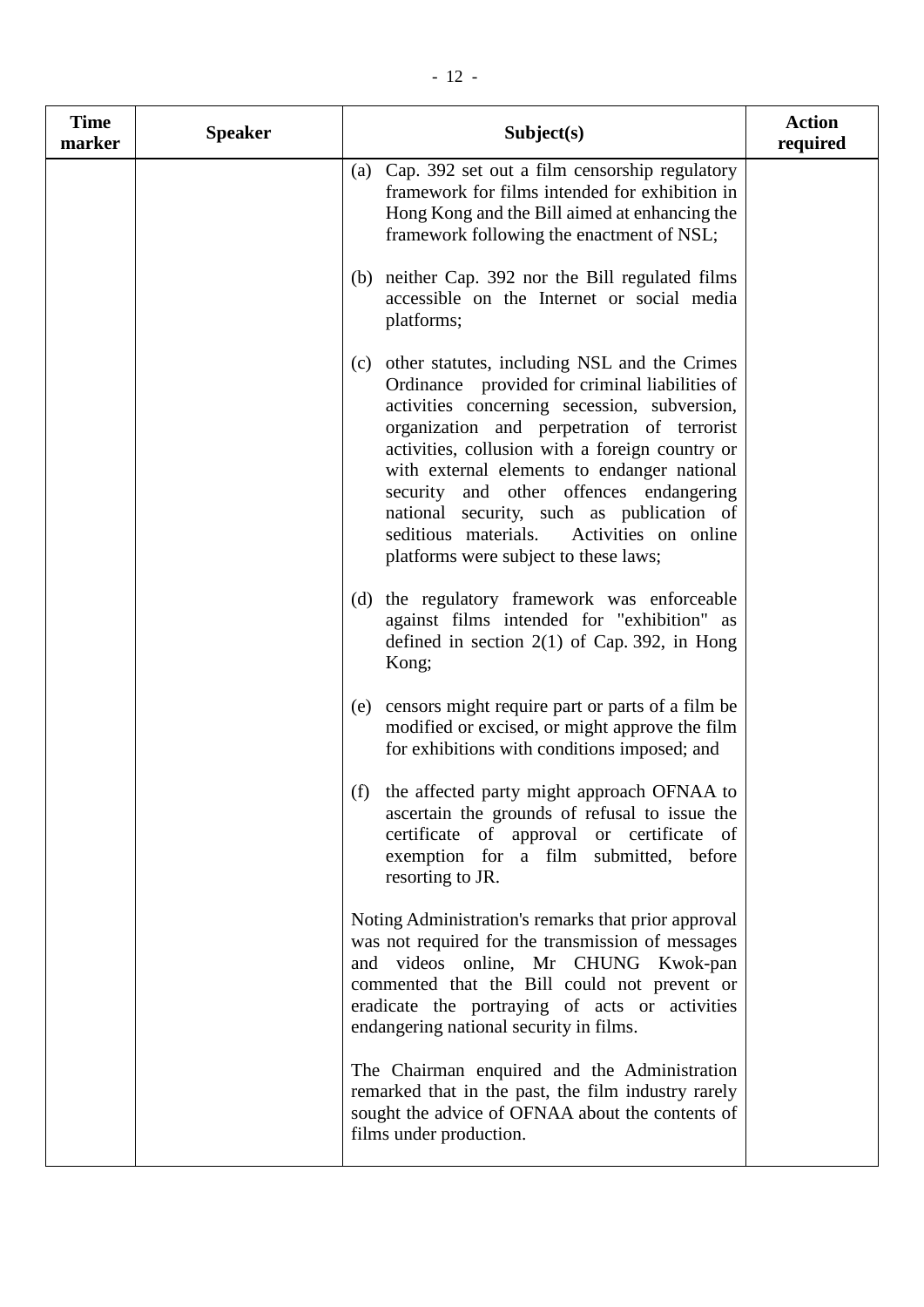| $013925 -$<br>014827 | Chairman<br>Administration | The Chairman pointed out that the film industry had<br>expressed concerns about the proposed extension of<br>the decision period and the number of extensions<br>allowed by the Bill for cases involving national<br>security, as well as the potential financial loss<br>inflicted on film distributors in the event of repeated<br>He enquired whether an interim<br>extensions.<br>notification would be issued to the applicant<br>concerned stating the reason for delay in completing<br>the censorship procedure when national security<br>issues arose. |
|----------------------|----------------------------|-----------------------------------------------------------------------------------------------------------------------------------------------------------------------------------------------------------------------------------------------------------------------------------------------------------------------------------------------------------------------------------------------------------------------------------------------------------------------------------------------------------------------------------------------------------------|
|                      |                            | The Administration remarked that:                                                                                                                                                                                                                                                                                                                                                                                                                                                                                                                               |
|                      |                            | the proposed power of extension<br>(a)<br>was<br>exercisable only for films with national security<br>concerns;                                                                                                                                                                                                                                                                                                                                                                                                                                                 |
|                      |                            | in exercising the power of extension on the<br>(b)<br>recommendation by the Authority, SCED must<br>be of the opinion that (a) the exhibition of the<br>film might be contrary to the interests of<br>national security; and (b) the censor concerned<br>could not reasonably be expected to make a<br>decision for the film within the decision period<br>because of the time required for considering<br>matters relating to national security;                                                                                                               |
|                      |                            | although there was no express limit on the<br>(c)<br>number of extensions allowed, in deciding<br>whether an extension should be granted, SCED<br>should also bear in mind the common law duty<br>of the censor to make a decision within a<br>reasonable time;                                                                                                                                                                                                                                                                                                 |
|                      |                            | for films that did not involve national security<br>(d)<br>considerations, under Cap. 392, a censor should<br>make a decision on a film not later than 14 days<br>after a film was submitted to and accepted by<br>the Authority or within a longer period, but, in<br>any case, not more than 28 days, as SCED<br>The performance pledge of<br>might allow.<br>OFNAA specified that applicants should be<br>notified on film classification decisions within<br>eight working days;                                                                            |
|                      |                            | it was anticipated that few films would require<br>(e)<br>more time to process under the enhanced<br>regulatory framework, and the proposed<br>arrangement was unlikely to have material<br>effects<br>film<br>The<br>the<br>industry.<br>on<br>Administration had been reaching out to the                                                                                                                                                                                                                                                                     |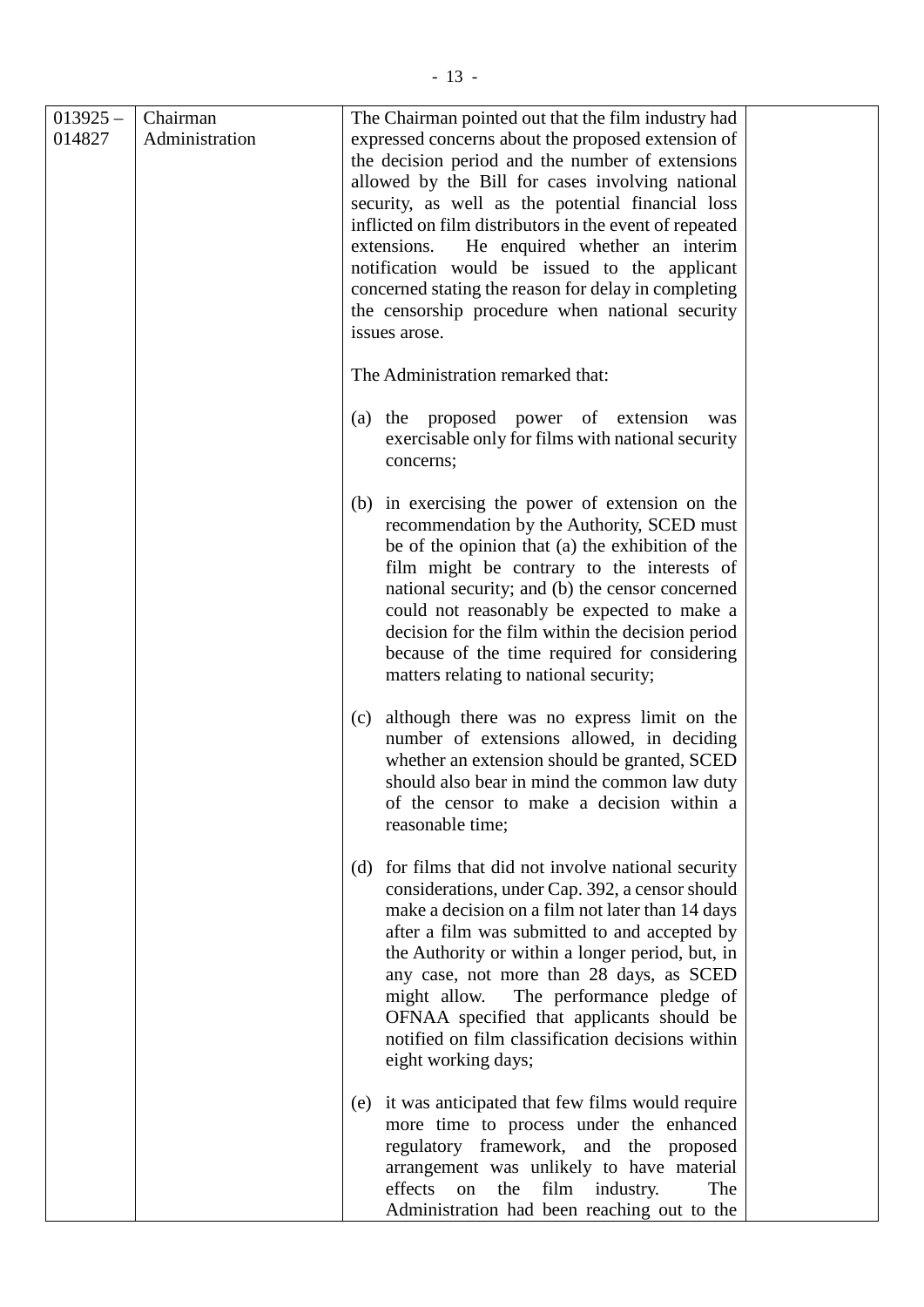| <b>Time</b><br>marker | <b>Speaker</b>                                  | Subject(s)                                                                                                                                                                                                                                                                                                                                                                                                                                                                                                                                                                                                                                                                                                                                                                                                                                                                                        | <b>Action</b><br>required |
|-----------------------|-------------------------------------------------|---------------------------------------------------------------------------------------------------------------------------------------------------------------------------------------------------------------------------------------------------------------------------------------------------------------------------------------------------------------------------------------------------------------------------------------------------------------------------------------------------------------------------------------------------------------------------------------------------------------------------------------------------------------------------------------------------------------------------------------------------------------------------------------------------------------------------------------------------------------------------------------------------|---------------------------|
|                       |                                                 | industry since the promulgation of the revised<br>Guidelines in June 2021 and had gained the<br>understanding of the industry in this regard; and<br>upon enquiry by a person having submitted a<br>(f)<br>film for censoring, OFNAA would provide a<br>reply as appropriate.                                                                                                                                                                                                                                                                                                                                                                                                                                                                                                                                                                                                                     |                           |
| $014828 -$<br>015245  | Chairman<br>Mr CHUNG Kwok-pan<br>Administration | <b>CHUNG</b><br>Mr<br>Kwok-pan<br>requested<br>the<br>Administration to provide further information on the<br>following:<br>a written response to the letter submitted by<br>(a)<br>HKMPIAL, particularly, to their suggestion of<br>the Administration issuing guidelines on re-<br>exhibiting films for which certificates of<br>approval had already been obtained; and<br>(b) examples of overseas<br>film censorship<br>legislation which included national security<br>consideration as a censoring criterion and from<br>which the Administration had drawn reference<br>when drafting the Bill.<br>[ <i>Post-meeting note:</i> A soft copy of the list of follow-<br>up actions and Administration's written response<br>were circulated to members vide LC Paper Nos.<br>$CB(1)1349/20-21(01)$ and $CB(1)1356/20-21(01)$<br>respectively on 17 September 2021 and 20<br>September 2021.] |                           |
| $015246 -$<br>020601  | Chairman<br>Administration                      | The Chairman enquired whether people arranging<br>for the exhibition or re-exhibition of films with valid<br>certificates would be prosecuted under NSL if the<br>Guidelines were subsequently revised so that the<br>contents of the film would fail to fulfill the<br>censoring criteria under the updated Guidelines.<br>The Administration advised that one<br>should<br>consider all relevant facts and evidence, including<br>the circumstances of such exhibition or re-<br>exhibition when determining whether any offences<br>including those under NSL or other ordinances have<br>been committed. People arranging for exhibition<br>of films with valid certificates should ensure<br>compliance with the conditions of exhibition set out<br>in the relevant certificates, as well as observing all<br>other applicable laws and statutes.                                           |                           |